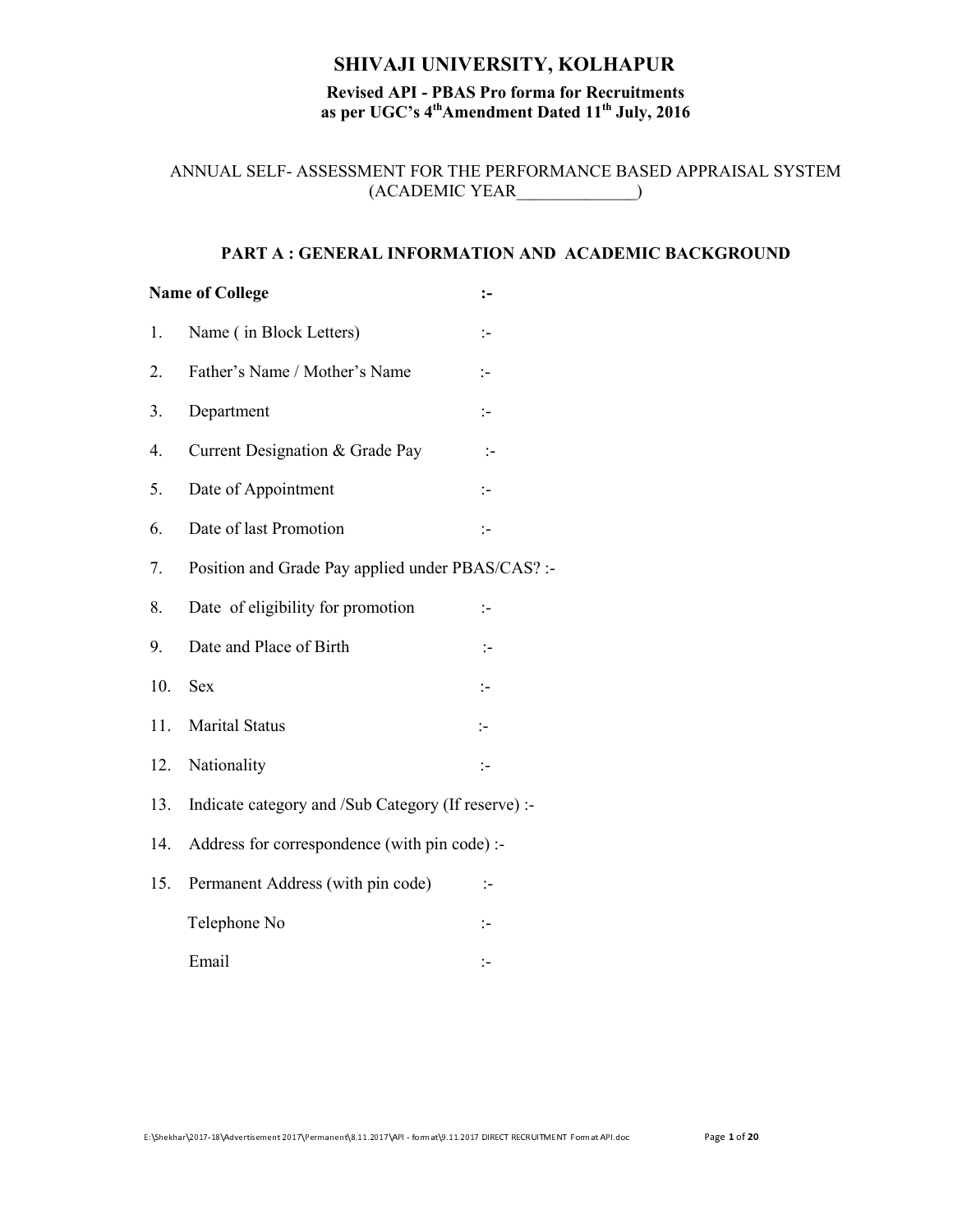# 16. Academic Qualifications (from S.S.C. till post graduation) :

| Sr No          | Examinations                                      | Name of the<br>Board/<br>University | Year of<br>Passing | Percentage<br>of marks<br>obtained | Division/<br>Class/Grade | Subject |
|----------------|---------------------------------------------------|-------------------------------------|--------------------|------------------------------------|--------------------------|---------|
| $\mathbf{1}$   | SSC                                               |                                     |                    |                                    |                          |         |
| 2              | H S C                                             |                                     |                    |                                    |                          |         |
| 3              | B.A./B.Sc/B.Com/<br>B. Mus. B.E., B. Tech. Etc.   |                                     |                    |                                    |                          |         |
| $\overline{4}$ | M.A /M.Sc/M.Com/<br>M. Mus., M.E., M. Tech., Etc. |                                     |                    |                                    |                          |         |
| 5              | NET/SET                                           |                                     |                    |                                    |                          |         |
| 6              | Others Examination, if any                        |                                     |                    |                                    |                          |         |

# 17. Research Degree(s):

| <b>Degrees</b>   | Title | Date of award | University |
|------------------|-------|---------------|------------|
| M. Phil.         |       |               |            |
| Ph.D./M. Phil    |       |               |            |
| D.Sc. / D. Litt. |       |               |            |

# 18. Appointments held prior to joining this institution:

| <b>Designation</b> | Name of         |         | Date of | Salary with      | <b>Reason of</b> |
|--------------------|-----------------|---------|---------|------------------|------------------|
|                    | <b>Employer</b> | Joining | leaving | <b>Grade Pay</b> | Leaving          |
|                    |                 |         |         |                  |                  |
|                    |                 |         |         |                  |                  |
|                    |                 |         |         |                  |                  |
|                    |                 |         |         |                  |                  |
|                    |                 |         |         |                  |                  |
|                    |                 |         |         |                  |                  |
|                    |                 |         |         |                  |                  |
|                    |                 |         |         |                  |                  |

# 19. Posts held after appointment at this institution:

| <b>Designation</b> |            | Date of actual Holding | Grade     |  |
|--------------------|------------|------------------------|-----------|--|
|                    | Department | From                   | <b>To</b> |  |
|                    |            |                        |           |  |
|                    |            |                        |           |  |
|                    |            |                        |           |  |
|                    |            |                        |           |  |
|                    |            |                        |           |  |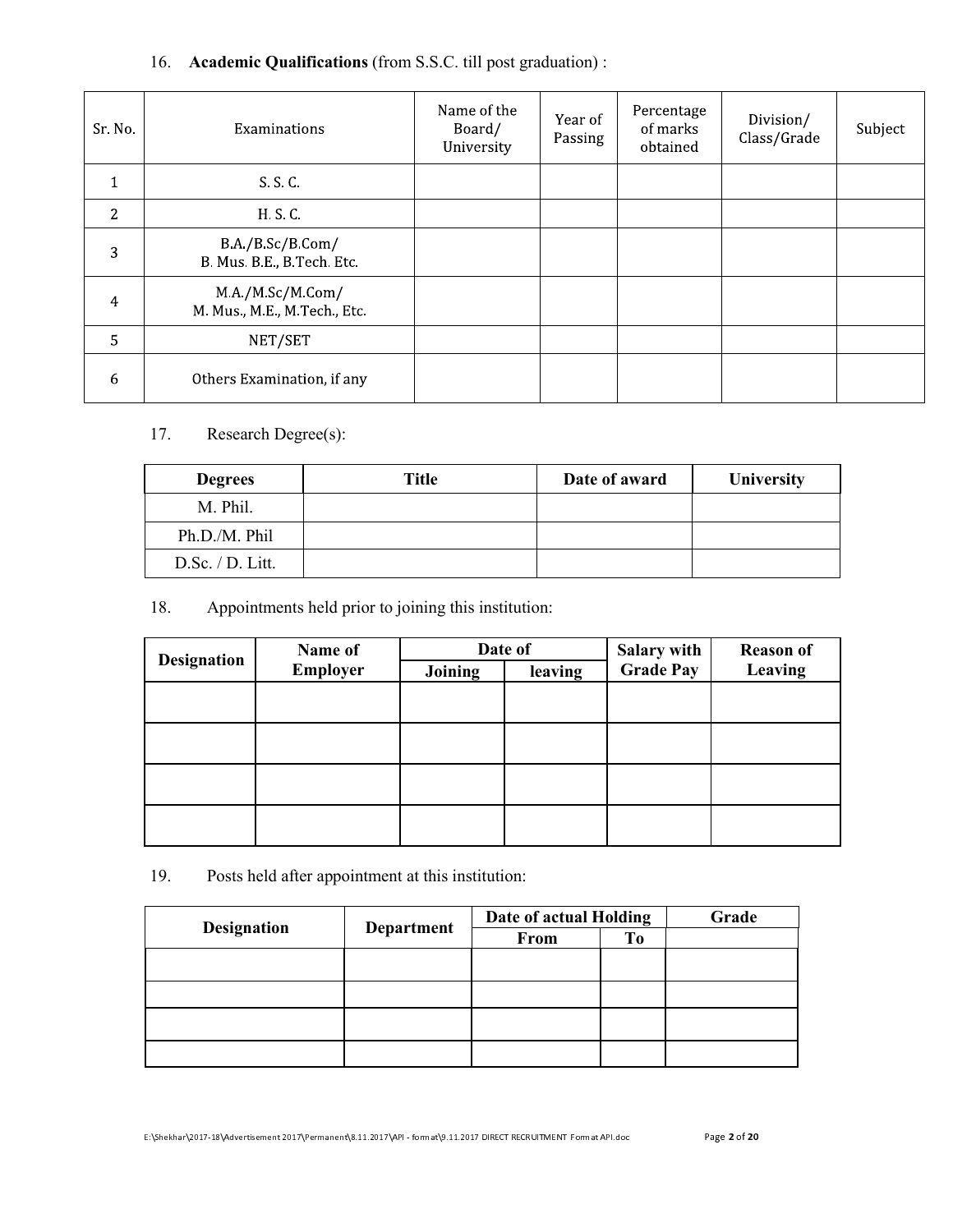- 20. Period of teaching experience:
	- P.G. Classes (in years) \_\_\_\_\_\_\_\_\_
	- U.G. Classes (in years) \_\_\_\_\_\_\_
- 21. Research Experience excluding years spent in M. Phil / Ph. D (in years)
- 22. Fields of Specialization under the Subject / Discipline
	- (a)  $\overline{\phantom{a}}$  $(b)$
- 23. Academic Staff College Orientation / Refresher Course/ ISTE AICTE Sponsored STTP/SBP attended so far:

| Name of the<br>Course/<br><b>Summer School</b> | <b>Place</b> | <b>Duration</b> | <b>Sponsoring</b><br><b>Agency</b> |
|------------------------------------------------|--------------|-----------------|------------------------------------|
|                                                |              |                 |                                    |
|                                                |              |                 |                                    |
|                                                |              |                 |                                    |
|                                                |              |                 |                                    |
|                                                |              |                 |                                    |
|                                                |              |                 |                                    |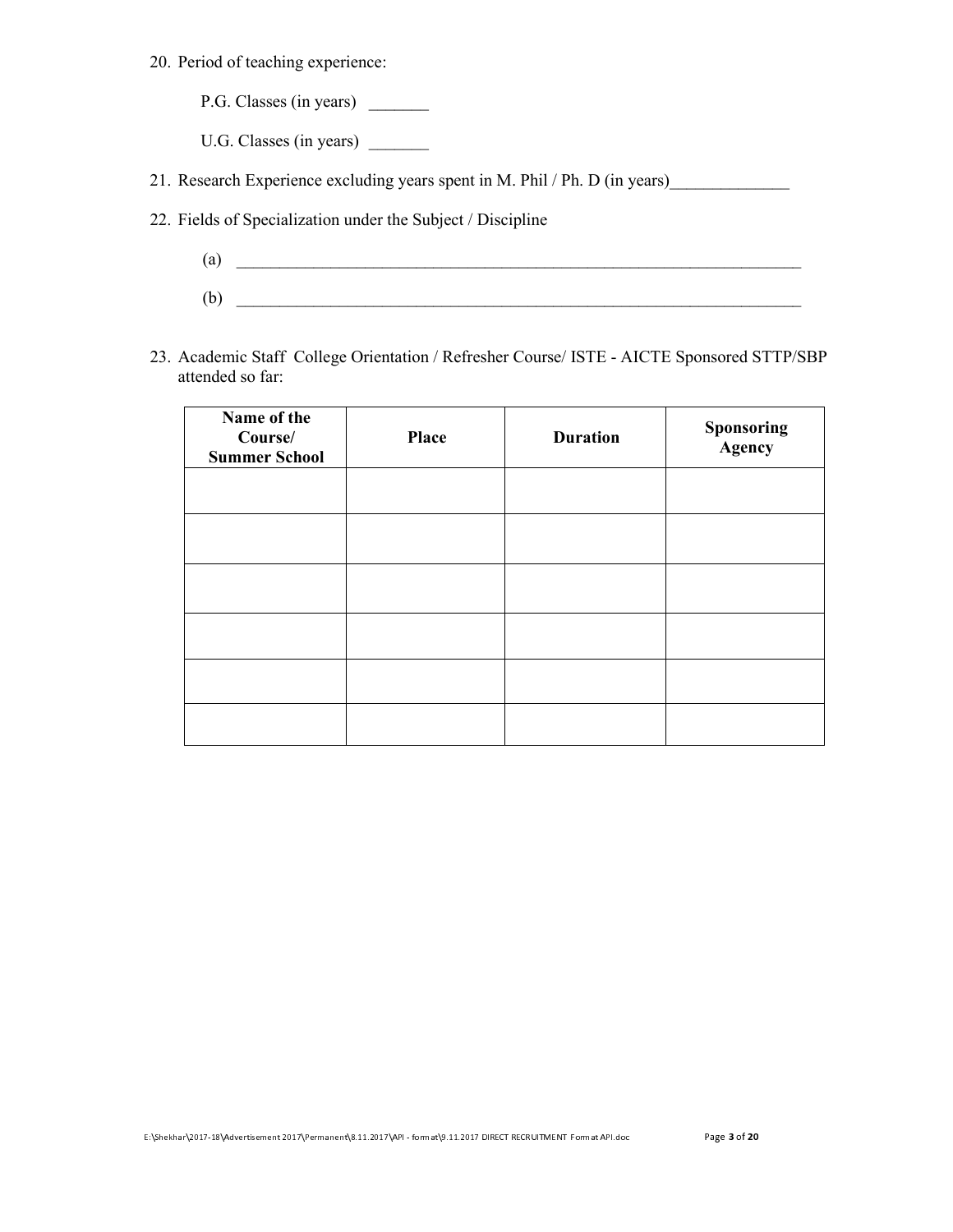# INDEX

# Category I: TEACHING, LEARNING AND EVALUATION RELATED ACTIVITIES

| <b>Point No</b> |      | Page No | <b>Total Page</b> | <b>Remarks</b> |
|-----------------|------|---------|-------------------|----------------|
|                 | From | To      |                   |                |
| I               |      |         |                   |                |
| li.             |      |         |                   |                |
| iii-a           |      |         |                   |                |
| iii-b           |      |         |                   |                |
| iii-c           |      |         |                   |                |
| iv-A            |      |         |                   |                |
| iv-B            |      |         |                   |                |
| $iv-C - I$      |      |         |                   |                |
| $iv-C$ $-II$    |      |         |                   |                |
| $iv-C$ -III     |      |         |                   |                |
| $iv-C -IV$      |      |         |                   |                |
| D               |      |         |                   |                |
| E               |      |         |                   |                |
| F               |      |         |                   |                |
| $V-I$           |      |         |                   |                |
| $V-I$           |      |         |                   |                |
| $V$ - $III$     |      |         |                   |                |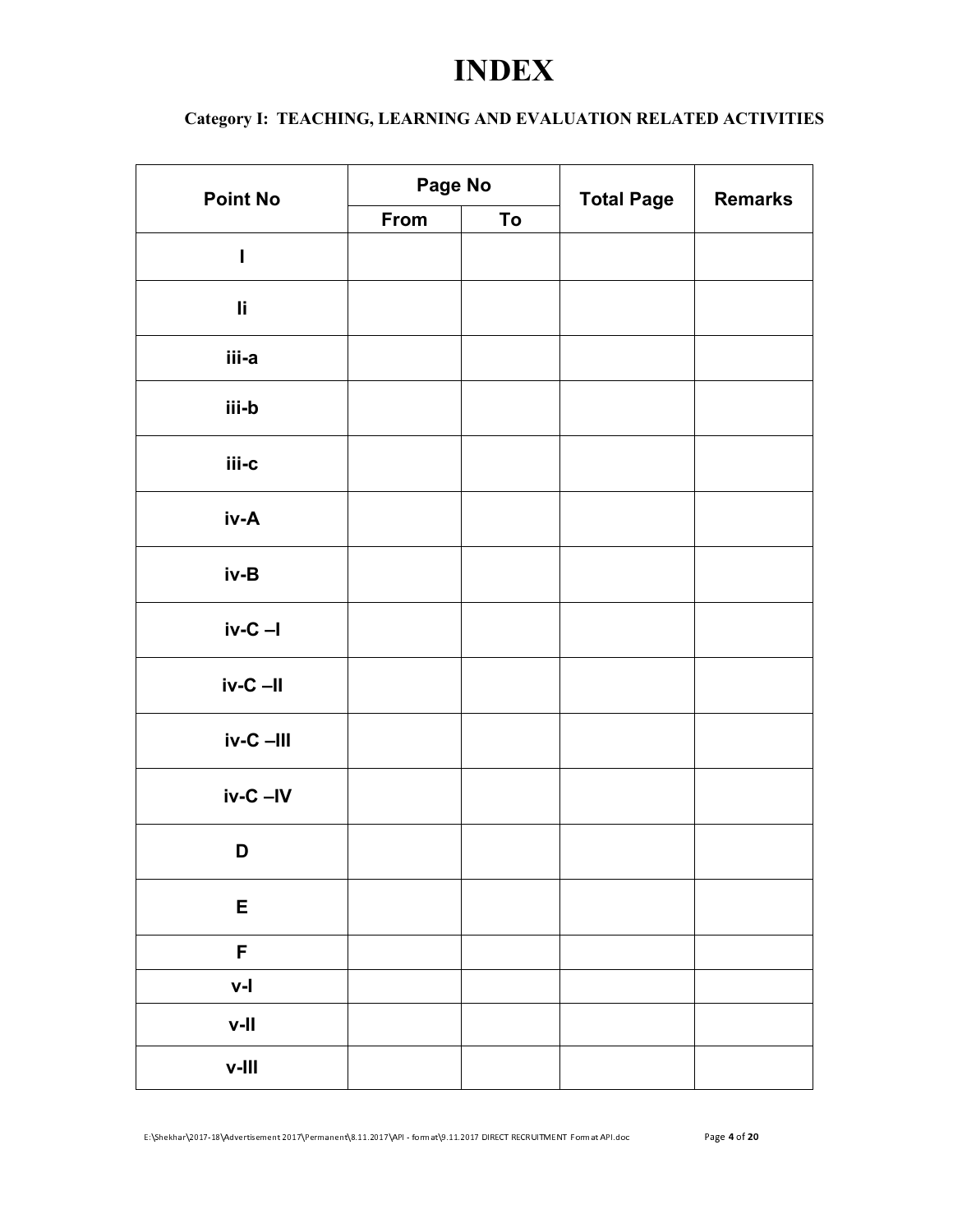#### PART B : ACADEMIC PERFORMANCE INDICATORS

Based on the teacher's self-assessment, API scores are proposed for (a) teaching related activities; domain knowledge; (b) participation in examination and evaluation; and (c) contribution to innovative teaching, new courses etc. The minimum API score required by teachers from this category is different for different levels of promotion. The self- assessment score should be based on objectively verifiable records. It shall be finalized by the screening cum evaluation / selection committee. Universities may detail the activities, in case institutional specificities require, adjust the weightages without changing the minimum total API scores required under this category.

#### CATEGORY I: TEACHING, LEARNING AND EVALUATION RELATED ACTIVITIES

#### Note : Please attach relevant documents in support of above details.

a. Direct teaching Maximum Score 70 for Assistant Professor, Maximum Score 60 for Associate Professor & Professor.

| Sr. | Course/ | Level |           |          |       | Mode of No. of periods No. of Actual Score API |                  |                        | Page No. |
|-----|---------|-------|-----------|----------|-------|------------------------------------------------|------------------|------------------------|----------|
| No. | Paper   |       | Teaching* |          | Hours | periods $/$ (Actual                            |                  | Score                  | of       |
|     |         |       |           | allotted |       | Hours                                          |                  | hours spent   Verified | relevant |
|     |         |       |           |          |       | engaged                                        | per              |                        | document |
|     |         |       |           |          |       | per                                            | academic         |                        |          |
|     |         |       |           |          |       | annum                                          | year $\div 7.5/$ |                        |          |
|     |         |       |           |          |       |                                                | 7.75/7.75)       |                        |          |
|     |         |       |           | Per      | Per   |                                                |                  |                        |          |
|     |         |       |           | Week     | annum |                                                |                  |                        |          |
|     |         |       |           |          |       |                                                |                  |                        |          |
|     |         |       |           |          |       |                                                |                  |                        |          |
|     |         |       |           |          |       |                                                |                  |                        |          |
|     |         |       |           |          |       |                                                |                  |                        |          |
|     |         |       |           |          |       |                                                |                  |                        |          |

## a. i. Classroom teaching lectures, seminar (As per allocation)

\* Lecture (L), Seminar (S)

#### a. ii. Classroom teaching (including lectures, seminar) in excess of UGC norms (as per allocation)

| Sr. | Course | /Level | Mode      | of Hours/                          | Actual                 |      | Score   API Score   Page No. |             |
|-----|--------|--------|-----------|------------------------------------|------------------------|------|------------------------------|-------------|
| No. | Paper  |        | Teaching* | Periods per (Actual hours Verified |                        |      |                              | of relevant |
|     |        |        |           | academic                           | spent                  | per  |                              | document    |
|     |        |        |           | year                               | academic               | year |                              |             |
|     |        |        |           | engaged                            | $\div$ 7.5/ 7.75/7.75) |      |                              |             |
|     |        |        |           |                                    |                        |      |                              |             |
|     |        |        |           |                                    |                        |      |                              |             |
|     |        |        |           |                                    |                        |      |                              |             |
|     |        |        |           |                                    |                        |      |                              |             |

\* Lecture (L), Seminar (S)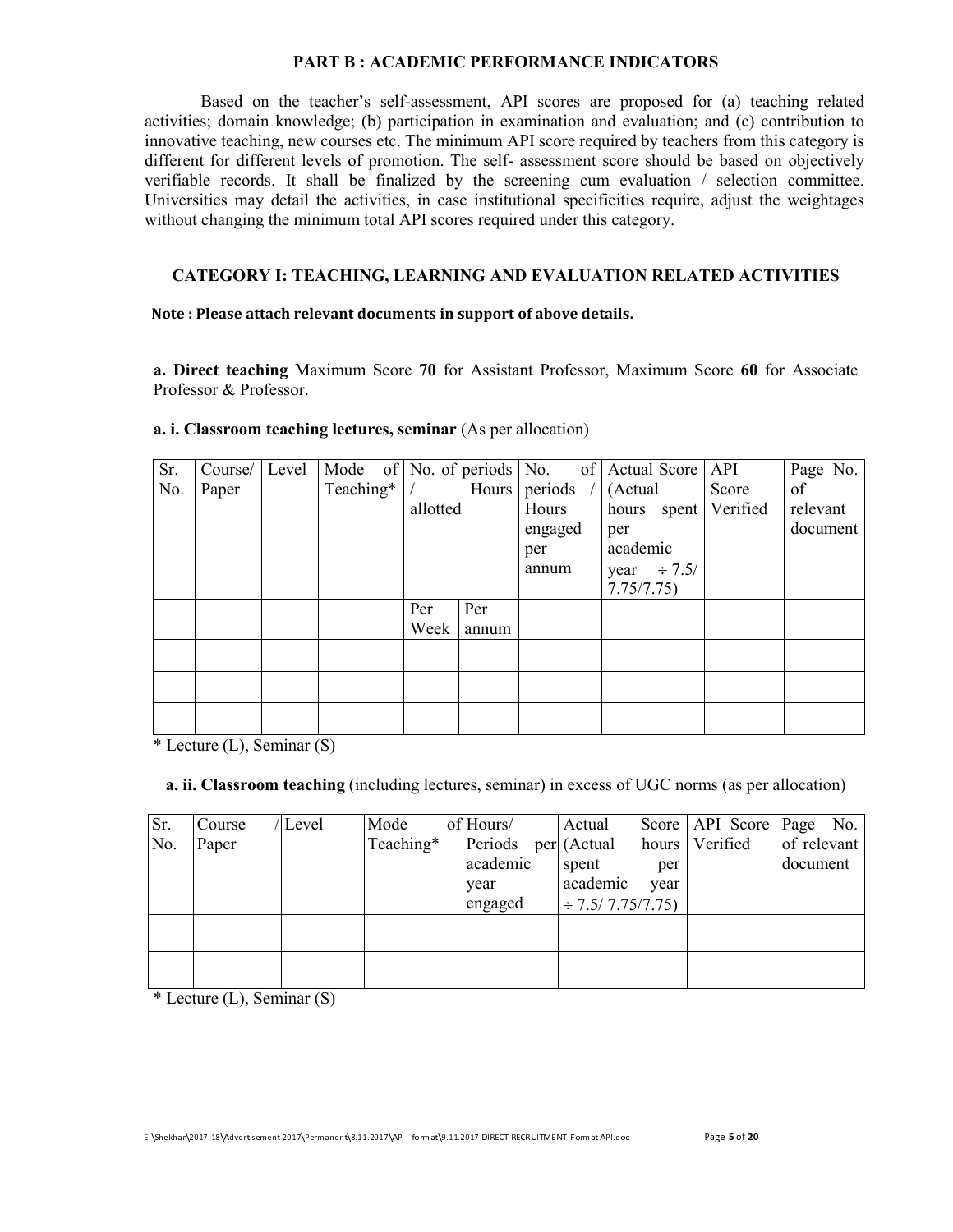a. iii. Tutorials and Practicals, Field work, Project Supervision (Actual as per student attendance register)

| Sr.<br>No. | Course<br>Paper | Tutorials/<br>Practical/<br>work/<br>supervision | Hours/<br><b>Field Periods</b><br>Project academic year spent<br>engaged | Actual<br>per (Actual<br>academic<br>$\div$ 7.5/ 7.75/7.75) | Score   API<br>per<br>year | hours Verified | Score   Page No. of<br>relevant<br>document |
|------------|-----------------|--------------------------------------------------|--------------------------------------------------------------------------|-------------------------------------------------------------|----------------------------|----------------|---------------------------------------------|
|            |                 |                                                  |                                                                          |                                                             |                            |                |                                             |

Sub Total a. Direct Teaching Max. Score 70/60. Actual Score – a i+ii+iii =

| Sr. No. | <b>Course / Paper</b>                                                                     | <b>Actual Score</b><br>(As mentioned Above) | <b>API</b> Score<br><b>Verified</b> | Page No. of relevant<br>document |
|---------|-------------------------------------------------------------------------------------------|---------------------------------------------|-------------------------------------|----------------------------------|
| $a-i$   | <b>Classroom</b><br>teaching lectures,<br>seminar                                         |                                             |                                     |                                  |
| a-ii    | <b>Classroom</b><br>teaching                                                              |                                             |                                     |                                  |
| a-iii   | <b>Tutorials</b><br>and<br>Practicals,<br>Field<br>Project<br>work,<br><b>Supervision</b> |                                             |                                     |                                  |

b. Examination duties - Maximum Score: 20 for Assistant Professor & Associate Professor, Maximum Score: 10 for Professor.

| Sr.<br>No.     | <b>Type of Duties</b>                  | Dates from $-$ to | Actual<br><b>Hours</b><br>spent | <b>Actual Score</b><br>(Actual hours spent<br>per academic year<br>$\div 10$ | <b>API</b> Score<br><b>Verified</b> | Page No.<br><sub>of</sub><br>relevant<br>document |
|----------------|----------------------------------------|-------------------|---------------------------------|------------------------------------------------------------------------------|-------------------------------------|---------------------------------------------------|
| $\mathbf{1}$   | Question paper setting,                |                   |                                 |                                                                              |                                     |                                                   |
| $\overline{2}$ | Invigilation/supervision               |                   |                                 |                                                                              |                                     |                                                   |
| $\overline{3}$ | Flying squad                           |                   |                                 |                                                                              |                                     |                                                   |
| $\overline{4}$ | Custodian                              |                   |                                 |                                                                              |                                     |                                                   |
| 5              | <b>CAP Director / Assitt. Director</b> |                   |                                 |                                                                              |                                     |                                                   |
| 6              | Unfair menace committee                |                   |                                 |                                                                              |                                     |                                                   |
| $\tau$         | Lapses committee                       |                   |                                 |                                                                              |                                     |                                                   |
| 8              | Internal assessment                    |                   |                                 |                                                                              |                                     |                                                   |
| 9              | External assessment                    |                   |                                 |                                                                              |                                     |                                                   |
| 10             | Re-valuation                           |                   |                                 |                                                                              |                                     |                                                   |
| 11             | M. Phil, Ph. D. Thesis<br>evaluation   |                   |                                 |                                                                              |                                     |                                                   |
| 12             | Any Other                              |                   |                                 |                                                                              |                                     |                                                   |
| 13             | <b>Total Actual Score</b>              |                   |                                 |                                                                              |                                     |                                                   |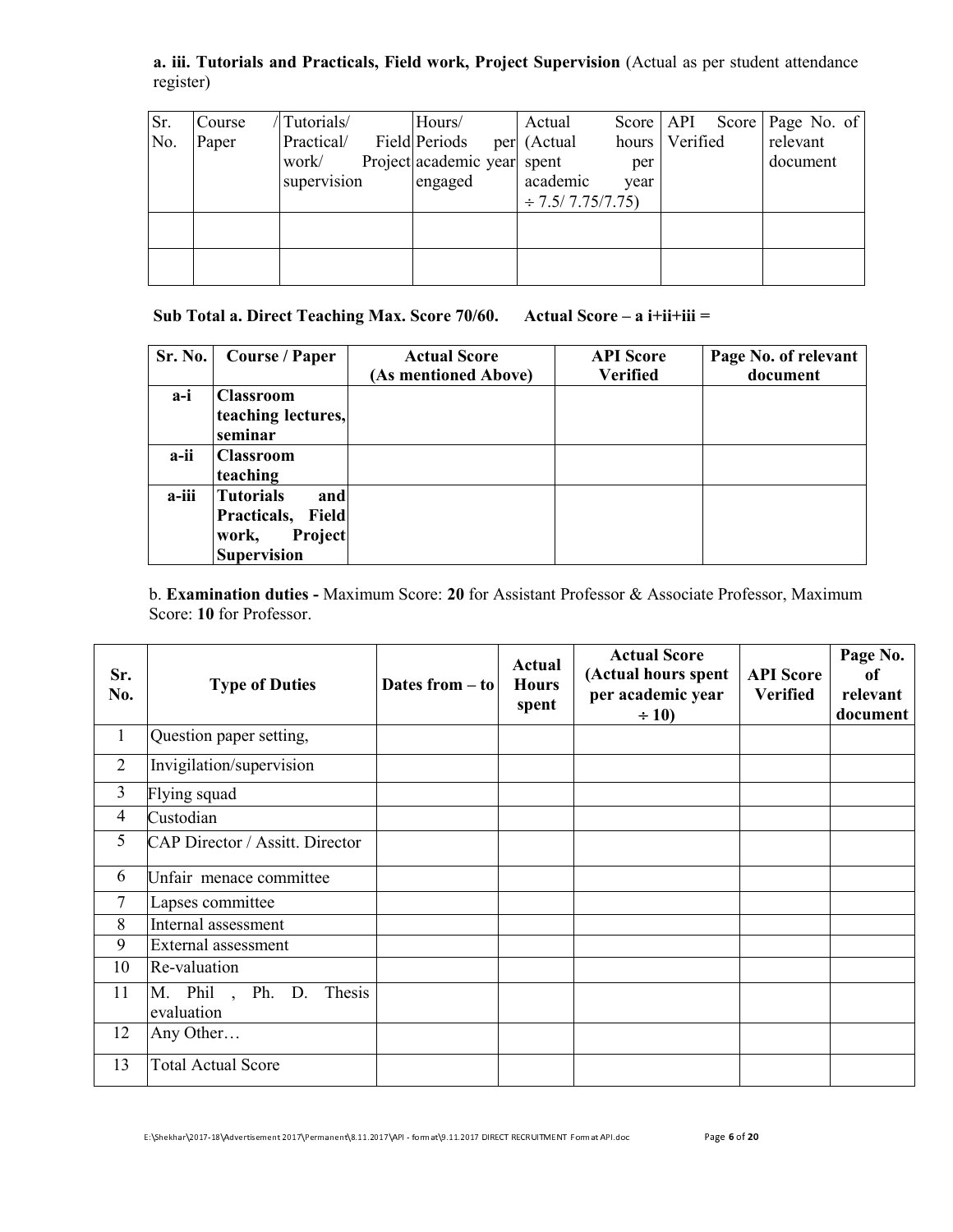c. Innovative Teaching - Maximum Score 10 for Assistant Professor, Maximum Score 15 for Associate Professor, Maximum Score 20 for Professor.

| Sr.<br>No.   | <b>Nature of Activity</b>                                                                                                                                                                                                                                                                                                                                                                                 | <b>Max Score</b> | <b>Actual hours</b><br>spent per<br>academic year | <b>Actual Score</b><br>(Actual hours<br>spent per academic<br>year $\div$ 10) | <b>API</b> Score<br><b>Verified</b> | Page No. of<br>relevant<br>document |
|--------------|-----------------------------------------------------------------------------------------------------------------------------------------------------------------------------------------------------------------------------------------------------------------------------------------------------------------------------------------------------------------------------------------------------------|------------------|---------------------------------------------------|-------------------------------------------------------------------------------|-------------------------------------|-------------------------------------|
| 1            | • Learning Methodologies - CD,<br>Software, Models, Videos etc.<br>• Use of innovative methodologies<br>for teaching<br>• Use of ICT, PPT, CD<br>Interactive courses<br>• Updating of subject content<br>Course improvement<br>٠<br>Preparation of study material<br>٠<br>Interaction with entrepreneur<br>$\bullet$<br>social worker<br>• Mentoring<br>Participative teaching<br>٠<br>• Role playing etc |                  |                                                   |                                                                               |                                     |                                     |
| $\mathbf{2}$ | <b>Sub total (Max Score)</b>                                                                                                                                                                                                                                                                                                                                                                              | 10/15/20         |                                                   |                                                                               |                                     |                                     |
| $\mathbf{3}$ | <b>Total of Category I. Max score</b>                                                                                                                                                                                                                                                                                                                                                                     | 100/95/90        |                                                   |                                                                               |                                     |                                     |
| 4            | Minimum API score required<br>for Category I <sup>*</sup>                                                                                                                                                                                                                                                                                                                                                 | 80/75/70         |                                                   |                                                                               |                                     |                                     |

Note for Consideration of hours:

- 1. Actual working hours are considered.
- 2. Meeting, visits, conference, talk, guest lecture etc activities' period will be considered for five (5) hours.
- 3. Travelling period will not be considered for attending any meeting, visit, lecture etc.
- 4. Actual working hours should be required on concern certificate.
- 5. HOD / concern Authority should be certified the actual hours spend / consumed.
- Note: \* Assistant Professor Stage 1 to  $2 = 80$ , Stage 2 to  $3 = 80$ , Assistant Professor to Associate Professor Stage 3 to  $4 = 75$ , Associate Professor to Professor Stage 4 to  $5 = 70$ Professor Stage 5 to  $6 = 70$
- 1. Direct Teaching 16/14/14 hours per week include the Lectures/Tutorials/Practicals /Project Supervision/Field Work.
- 2. University may prescribe minimum cut-off, say 75%, below which no scores may be assigned in these sub-categories.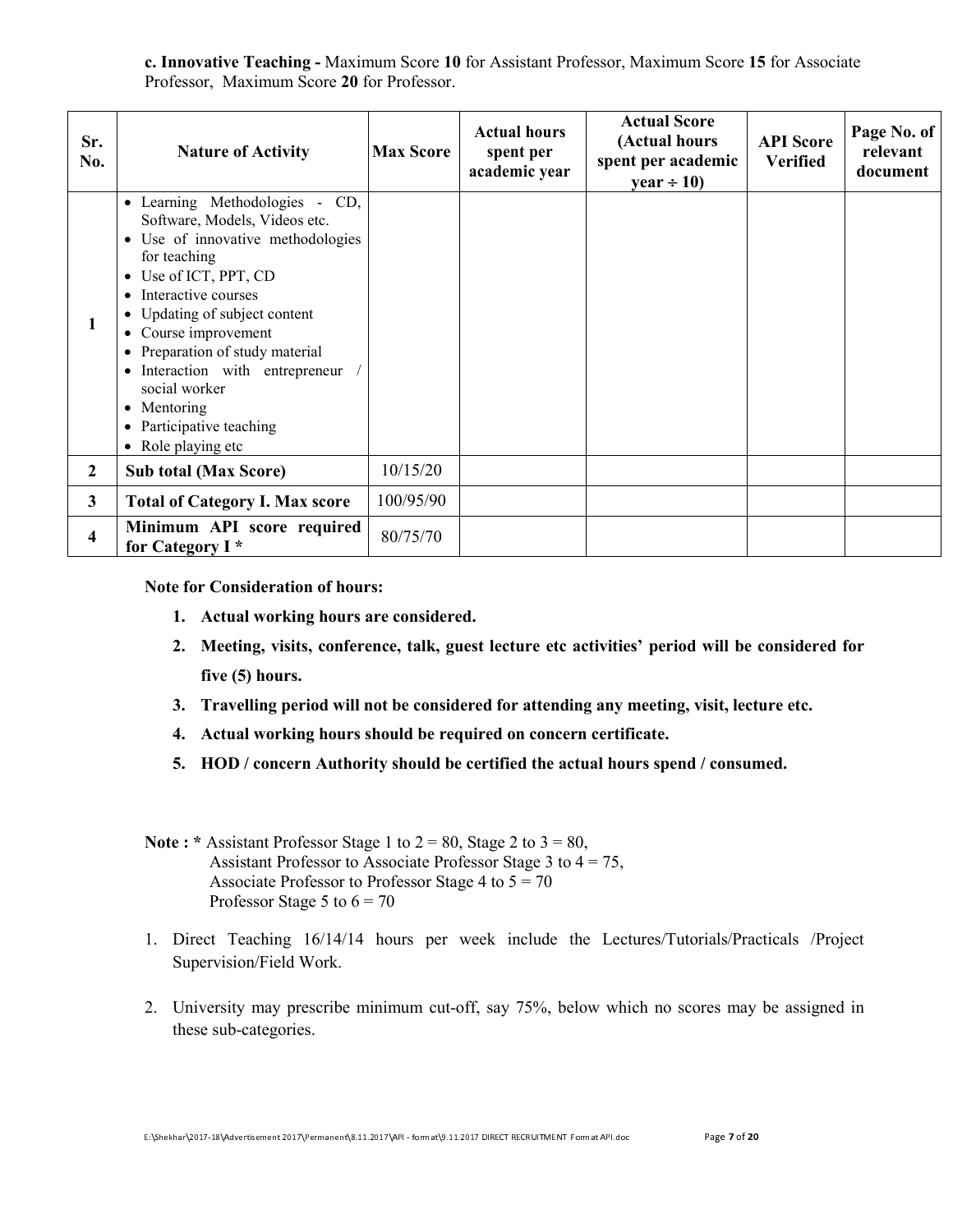- 3. In consonance with established academic and teaching traditions, and with a view to reinforcing a student-centric and caring approach the teachers are encouraged to work with students, beyond the structure of classroom teaching. Indicatively, this could entail mentoring, guiding and counseling students. In particular teachers would be the best placed to identify and address the needs of students who may be differently abled, or require assistance to improve their academic performance, or to overcome a disadvantage. There are no prescribed hours for such efforts, measured either in weeks or months, or in the context and calculation of the API scores, these are nevertheless important and significant activities that could be carried out by teachers.
- 4. Student Feedback is an integral part of the institutional and academic development of higher educational institutions and in fostering quality. Student feedback and teacher response plays a catalytic role towards improvement in teaching-learning and institutional development. Feedback from students on teaching, delivery, methodology and pedagogy is pivotal with a view to enhancing clarity of concepts, subject understanding and developing and deepening an interest in the academic discipline. Universities and Colleges should encourage teachers to assist students in providing constructive feedback on teaching-learning in order to enhance quality education and in responding to the feedback.

| Sr. No.            | <b>Nature of Activity</b>                                      | <b>Maximum Score</b> |                  |                  |           |                 |  |  |
|--------------------|----------------------------------------------------------------|----------------------|------------------|------------------|-----------|-----------------|--|--|
|                    | <b>ESSENTIAL</b>                                               |                      | <b>API</b> score |                  | Self-     | API             |  |  |
|                    |                                                                |                      | allotted         |                  | appraisal | score           |  |  |
|                    |                                                                |                      |                  |                  | score     | <b>Verified</b> |  |  |
|                    |                                                                | Assistant            | <b>Associate</b> | <b>Professor</b> |           |                 |  |  |
|                    |                                                                | Professor            | Professor        |                  |           |                 |  |  |
| a                  | Direct teaching:                                               | 70                   | 60               | 60               |           |                 |  |  |
|                    | i. Classroom teaching lectures, seminar<br>(As per allocation) |                      |                  |                  |           |                 |  |  |
|                    | ii. Classroom teaching                                         |                      |                  |                  |           |                 |  |  |
|                    | (including lectures, seminar) in excess of UGC                 |                      |                  |                  |           |                 |  |  |
|                    | norms (as per allocation)                                      |                      |                  |                  |           |                 |  |  |
|                    |                                                                |                      |                  |                  |           |                 |  |  |
|                    | iii. Tutorials and Practicals, Field work,                     |                      |                  |                  |           |                 |  |  |
|                    | <b>Project Supervision</b>                                     |                      |                  |                  |           |                 |  |  |
|                    | (Actual as per student attendance register)                    |                      |                  |                  |           |                 |  |  |
| $\mathbf b$        | <b>Examination duties</b>                                      | 20                   | 20               | 10               |           |                 |  |  |
| $\mathbf C$        | <b>Innovative Teaching</b>                                     | 10                   | 15               | 20               |           |                 |  |  |
| <b>Total Score</b> |                                                                | 100                  | 95               | 90               |           |                 |  |  |
|                    | <b>Minimum API Score required</b>                              | 80                   | 75               | 70               |           |                 |  |  |
|                    |                                                                |                      |                  |                  |           |                 |  |  |

#### Summary of CATEGORY I: Teaching, learning and evaluation related activities

Note : API claimed without relevant document will not considered.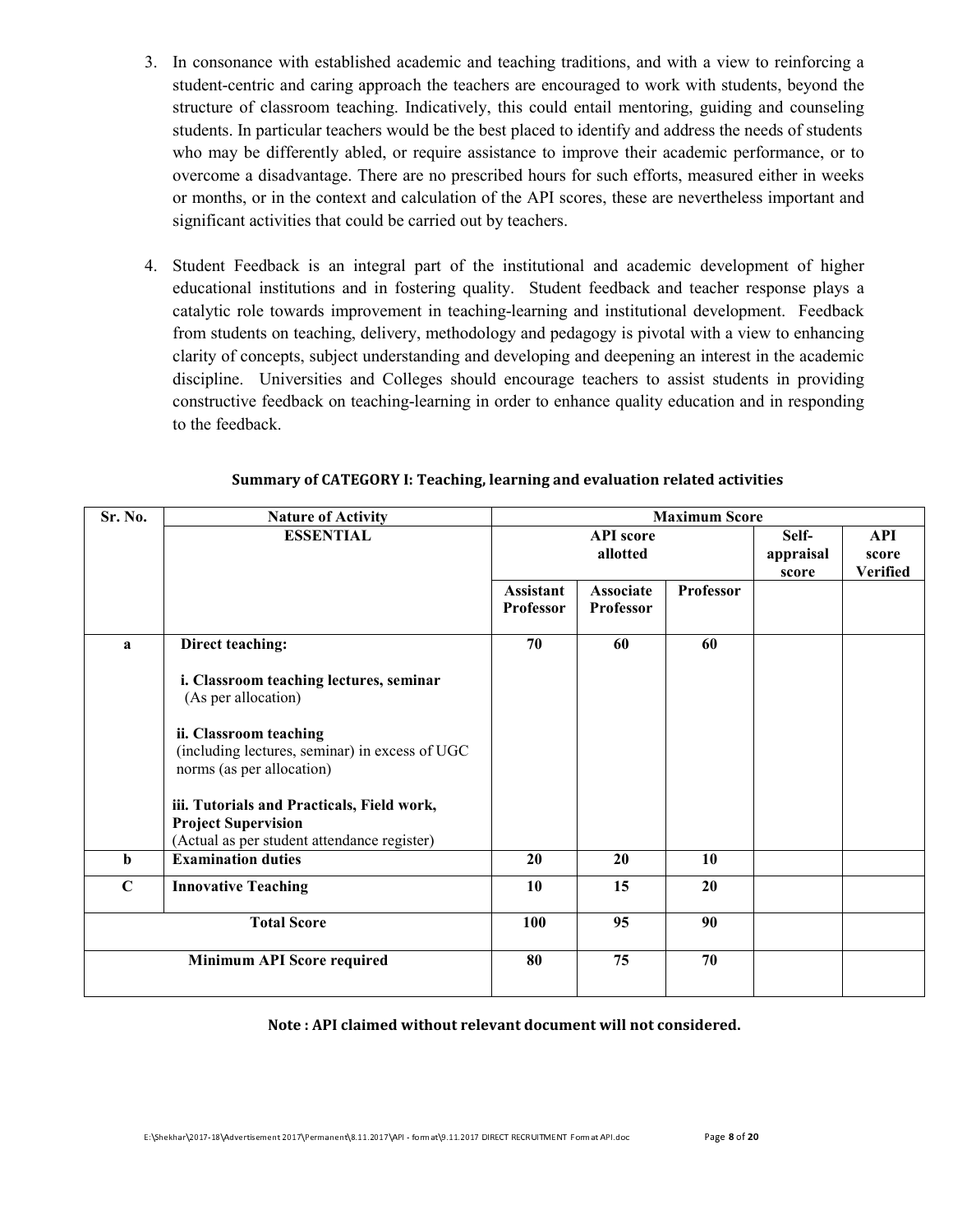# INDEX

# CATEGORY II

# PROFESSIONAL DEVELOPMENT, CO-CURRICULAR AND EXTENSION ACTIVITIES

| Category<br>$\mathbf H$ | <b>Nature of Activity</b>                                                                                                                                                                  | <b>Maximum</b><br><b>API</b> Score | <b>Actual score</b><br>(Actual hours<br>spent per<br>academic<br>year $\div$ 10) | <b>API</b> Score<br>Verified | Page No.<br>of<br>relevant<br>document |
|-------------------------|--------------------------------------------------------------------------------------------------------------------------------------------------------------------------------------------|------------------------------------|----------------------------------------------------------------------------------|------------------------------|----------------------------------------|
| a.                      | Student related co-curricular, extension and field<br>based activities:                                                                                                                    | 15                                 |                                                                                  |                              |                                        |
|                         | (i) Discipline related co-curricular activities:                                                                                                                                           |                                    |                                                                                  |                              |                                        |
|                         | (ii) Other co-curricular activities:                                                                                                                                                       |                                    |                                                                                  |                              |                                        |
|                         | (iii) Extension and dissemination activities:                                                                                                                                              |                                    |                                                                                  |                              |                                        |
| b                       | Contribution to corporate life and management of<br>institution<br>department<br>and<br>through<br>the<br>participation in academic and administrative<br>committees and responsibilities: | 15                                 |                                                                                  |                              |                                        |
|                         | (i). Administrative responsibility:                                                                                                                                                        |                                    |                                                                                  |                              |                                        |
|                         | (ii). Participation in Board of Studies, Academic and<br><b>Administrative Committees:</b>                                                                                                 |                                    |                                                                                  |                              |                                        |
| $\mathbf{c}$            | <b>Professional Development activities:</b>                                                                                                                                                | 15                                 |                                                                                  |                              |                                        |
|                         | <b>Total of Category II</b>                                                                                                                                                                | 45                                 |                                                                                  |                              |                                        |
| $\mathbf{I}$            | Minimum Score required for category II                                                                                                                                                     | $*50/50/50/$<br>50/100             | $-$                                                                              | --                           |                                        |

\*Stage 1 to  $2 = 50$ , Stage 2 to  $3 = 50$ , Stage 3 to  $4 = 50$ , Stage 4 to  $5 = 50$ , Stage 5 to  $6 = 100$ 

\* Teachers may score the balance of points from either Category II or Category III to achieve the minimum score required under Category  $II + III$ .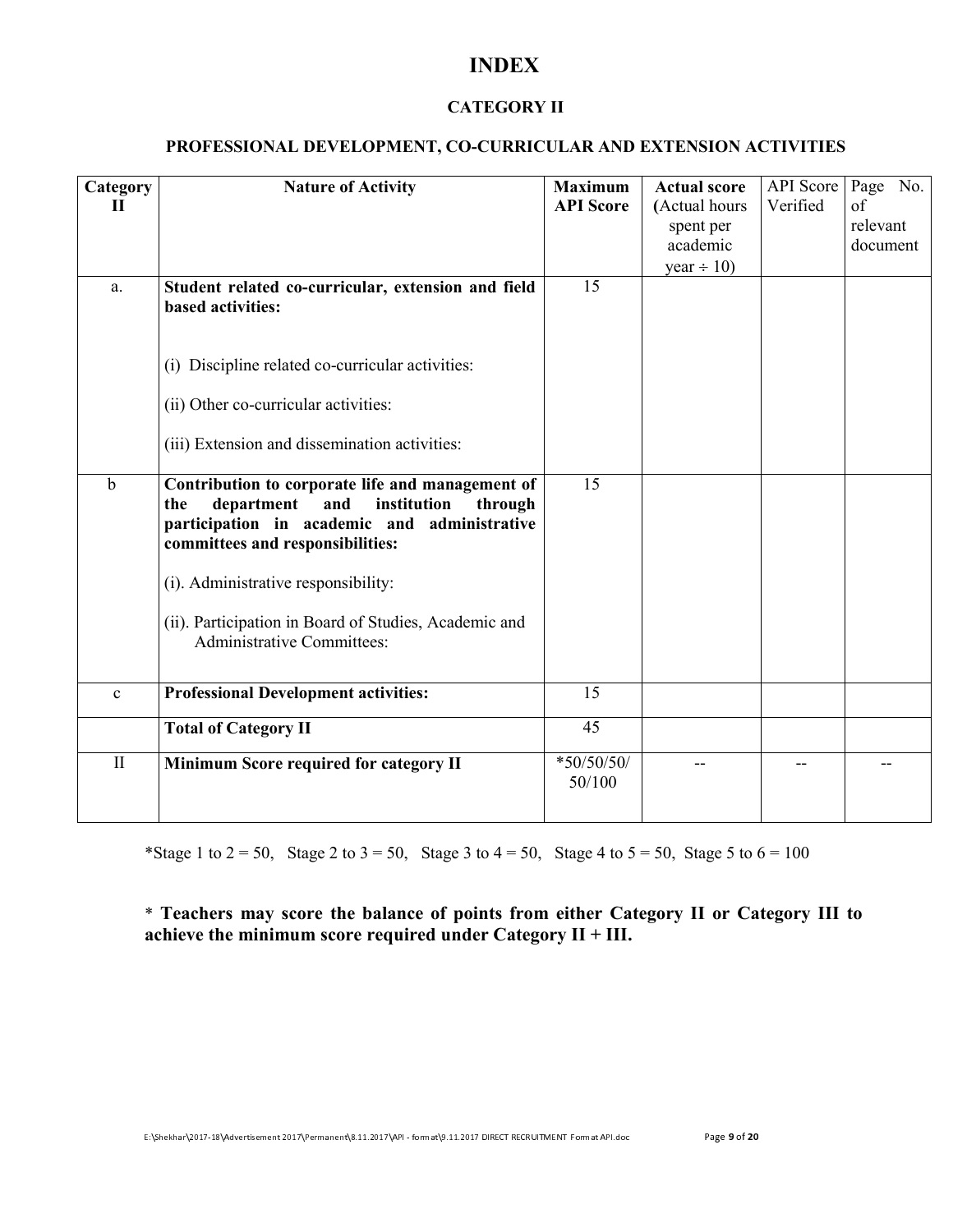## CATEGORY II

### PROFESSIONAL DEVELOPMENT, CO-CURRICULAR AND EXTENSION ACTIVITIES

Based on the teacher's self-assessment, Category II API scores are proposed for Professional development, co-curricular and extension activities; and related contributions. The minimum API required by teachers for eligibility for promotion is fixed in Table II (A). A list of items and scores is given below. The self-assessment score should be based on objectively verifiable records and shall be finalized by the screening cum evaluation committee for the promotion of Assistant Professor to higher grades and selection committee for the promotion of Assistant Professor to Associate Professor and Associate Professor to Professor and for direct recruitment of Associate Professor and Professor.

| Category<br>$\mathbf H$ | <b>Nature of Activity</b>                                                                                                                                                                                                                                                                                                                                                                                                                                                                                                                           | <b>Maximum</b><br><b>API</b> Score | <b>Actual score</b>                                     | API<br>Score<br>Verified | Page No. of<br>relevant<br>document |
|-------------------------|-----------------------------------------------------------------------------------------------------------------------------------------------------------------------------------------------------------------------------------------------------------------------------------------------------------------------------------------------------------------------------------------------------------------------------------------------------------------------------------------------------------------------------------------------------|------------------------------------|---------------------------------------------------------|--------------------------|-------------------------------------|
| a.                      | Student related co-curricular, extension<br>and field based activities:<br>(i) Discipline related co-curricular activities<br>(e.g. remedial classes, career counseling, study<br>visit, student seminar and other events.)<br>(ii) Other co-curricular activities (Cultural,<br>Sports, NSS, NCC etc.)<br>(iii) Extension and dissemination activities<br>(Public /popular lectures/talks/seminars etc.)                                                                                                                                           | 15                                 | Actual hours<br>spent per<br>academic year<br>$\div 10$ |                          |                                     |
| $\mathbf b$             | Contribution<br>life<br>and<br>to<br>corporate<br>of the<br>management<br>department<br>and<br>participation<br>institution<br>through<br>in<br>academic and administrative committees<br>and responsibilities:<br>i). Administrative responsibility (including as<br>Dean, Principal, Chairperson, Convener,<br>Teacher-in-charge, HOD, Coordinator, IQAC<br>Coordinator, similar other duties that require<br>regular office hrs for its discharge)<br>Participation in Board of Studies,<br>(ii).<br>Academic and Administrative Committees etc. | 15                                 | Actual hours<br>spent per<br>academic year<br>$\div 10$ |                          |                                     |
| $\mathbf c$             | Professional Development activities (such<br>as participation in seminars, conferences,<br>short term training courses, industrial<br>experience, talks, lectures in refresher /<br>faculty development courses, dissemination<br>and general articles<br>and<br>other<br>any<br>contribution)                                                                                                                                                                                                                                                      | 15                                 | Actual hours<br>spent per<br>academic year<br>$\div 10$ |                          |                                     |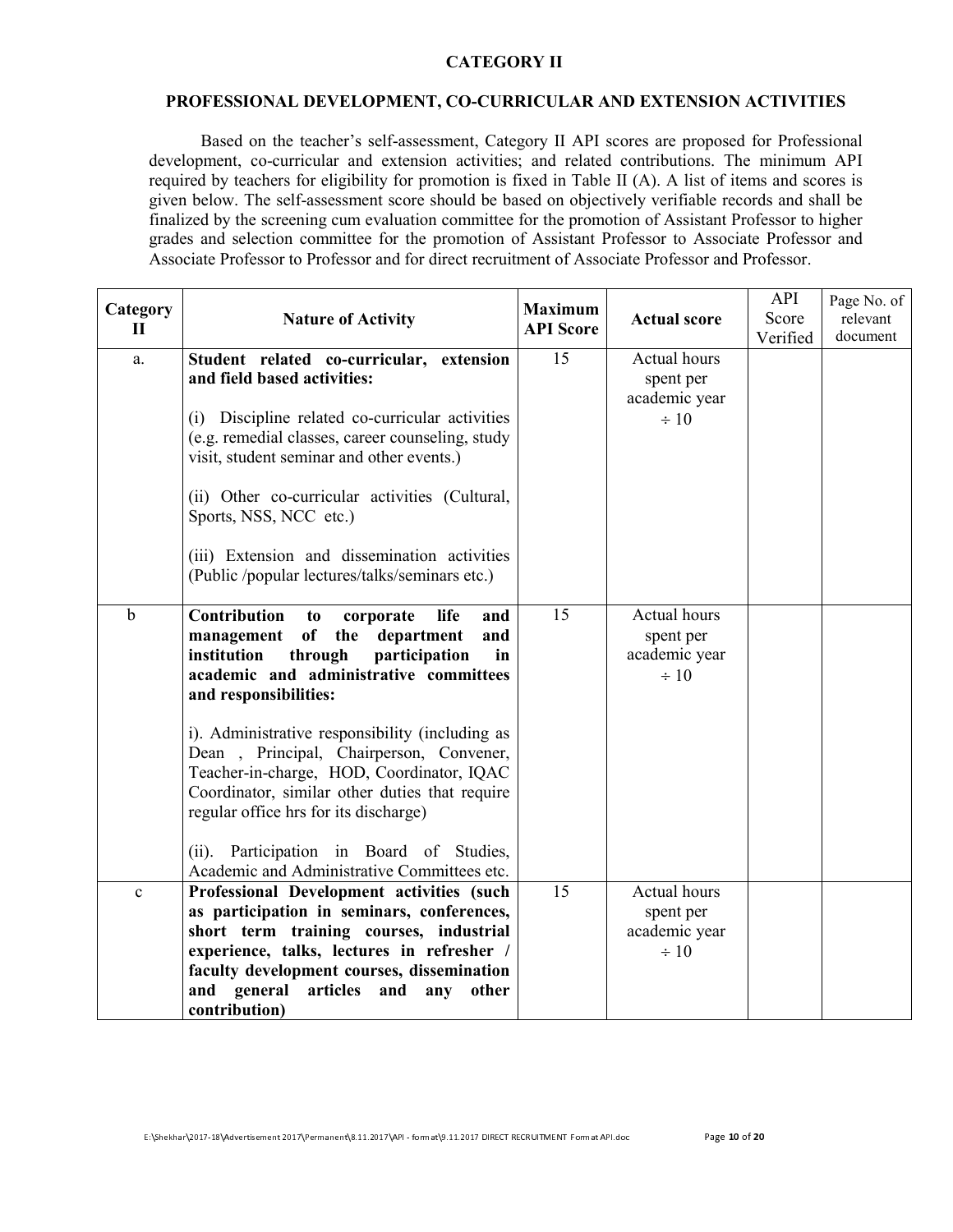# CATEGORY II - CO- CURRICULAR, EXTENSION, PROFESSIONAL DEVELOPMENT RELATED ACTIVITIES (Year wise)

| Category<br>$\mathbf{I}$ | <b>Nature of Activity</b>                                                                                                                                                                                                                                                                                                                                                                                                                                                                                                                                                                                                                                                                                        | <b>Maximum</b><br><b>API</b> Score | <b>Actual</b><br>score                                     | API<br>Score<br>Verified | Page No.<br>of<br>relevant<br>document |
|--------------------------|------------------------------------------------------------------------------------------------------------------------------------------------------------------------------------------------------------------------------------------------------------------------------------------------------------------------------------------------------------------------------------------------------------------------------------------------------------------------------------------------------------------------------------------------------------------------------------------------------------------------------------------------------------------------------------------------------------------|------------------------------------|------------------------------------------------------------|--------------------------|----------------------------------------|
| a                        | Student related co-curricular, extension<br>and field based activities.<br>i. Discipline related co-curricular activities<br>organized<br>· Field work, field studies study tour<br>• Student seminar<br>• Remedial classes<br>• Career counseling<br>• NET/SET/GETT/Workshop (1 week)<br>• Quiz, debate, elocution, (on subject)<br>• Essay competition on subject<br>• Exhibition<br>• Subject / faculty day celebration<br>• Survey conduction<br>• Subject association activity<br>• Avishkar /Aswamedh /Anweshan etc.<br>ii. Other co-curricular activities<br>• Cultural prog. coordinator<br>• NSS, NCC officer/ Assit officer<br>• Eradication of superstitions<br>• Tree plantation<br>• AIDS Awareness | 15                                 | Actual<br>hours spent<br>per<br>academic<br>year $\div$ 10 |                          |                                        |
|                          | • Blood donation camp<br>• Student Welfare Officer<br>• Placement officer<br>• Sports Committee etc.<br>iii. Extension and dissemination activities<br>Positions held / Leadership role played in<br>organization linked with Extension work<br>• Community work such as—National<br>Integration, Human Right, Peace, Scientific<br>temper, Flood/Drought relief<br>• Public lectures delivered (Related to<br>subject)<br>• Talks delivered in a programme as chief<br>guest<br>• Seminars in public interest<br>• General awareness activities<br>• Organizing subject related event like<br>lecturer on special topics<br>• Popular writings not covered under(III)                                           |                                    |                                                            |                          |                                        |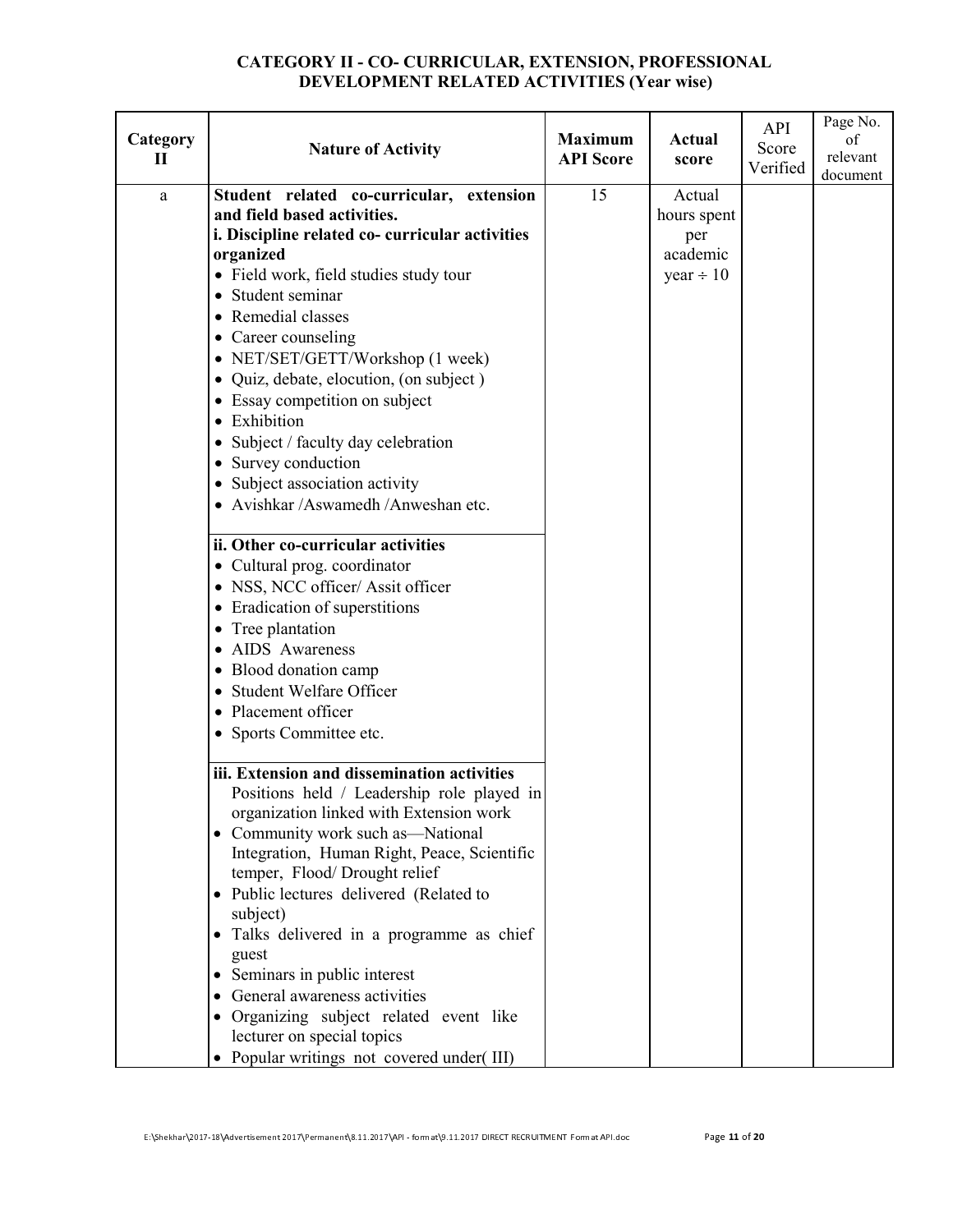| Category<br>П | <b>Nature of Activity</b>                                                                                                                                                                                                                                                                                                                                                                                                                                                                                                                                                                                                                                                                                                                                                                                                                                                                                                          | <b>Maximum</b><br><b>API</b> Score | Actual<br>score                                            | <b>API</b><br><b>Score</b><br><b>Verified</b> | Page No. of<br>relevant<br>document |
|---------------|------------------------------------------------------------------------------------------------------------------------------------------------------------------------------------------------------------------------------------------------------------------------------------------------------------------------------------------------------------------------------------------------------------------------------------------------------------------------------------------------------------------------------------------------------------------------------------------------------------------------------------------------------------------------------------------------------------------------------------------------------------------------------------------------------------------------------------------------------------------------------------------------------------------------------------|------------------------------------|------------------------------------------------------------|-----------------------------------------------|-------------------------------------|
| $\mathbf b$   | Contribution<br>life<br>and<br>to<br>corporate<br>of<br>the<br>management<br>department<br>and<br>institution<br>through<br>participation<br>in<br>academic and administrative committees<br>and responsibilities.                                                                                                                                                                                                                                                                                                                                                                                                                                                                                                                                                                                                                                                                                                                 | 15                                 | Actual<br>hours spent<br>per<br>academic<br>year $\div 10$ |                                               |                                     |
|               | i. Administrative responsibility<br>• Dean, Principal, management council<br>member<br>• Director of school/institute<br>• IQAC coordinator,<br>• Refresher/orientation coordinator<br>• Head of Department<br>Chairperson/Convener<br>$\bullet$<br>• Teacher-in-charge or similar duties that<br>require regular office hours for its<br>discharge) per duty                                                                                                                                                                                                                                                                                                                                                                                                                                                                                                                                                                      |                                    |                                                            |                                               |                                     |
|               | ii. Participation in<br>BOS / Faculty / Academic Council<br>$\bullet$<br>Senate/ any other University Committee<br>$\bullet$<br>Chairman for subject related event like.<br>$\bullet$<br>Ph.D. Open Defense Session.<br>Various Scrutiny meeting<br>$\bullet$<br>Resource Person / Speaker for subject<br>$\bullet$<br>related event<br>Referee / Judge for subject related event<br>$\bullet$<br>etc.<br><b>Administrative Committees</b><br>$\bullet$<br><b>Editorial Board</b><br>Local management committee<br>Admission committee<br>Campus development<br>c<br>Library committee<br><b>Standing Committee</b><br>$\bullet$<br>Sexual Harassment & Prevention<br>$\bullet$<br>Committee etc.<br>Membership / participation in State /<br>٠<br>Central bodies/committees on education<br>research<br>Exam reforms<br>$\bullet$<br><b>AAA</b> Committee<br>$\bullet$<br><b>Internal Assessment Monitoring</b><br>Committee etc. |                                    |                                                            |                                               |                                     |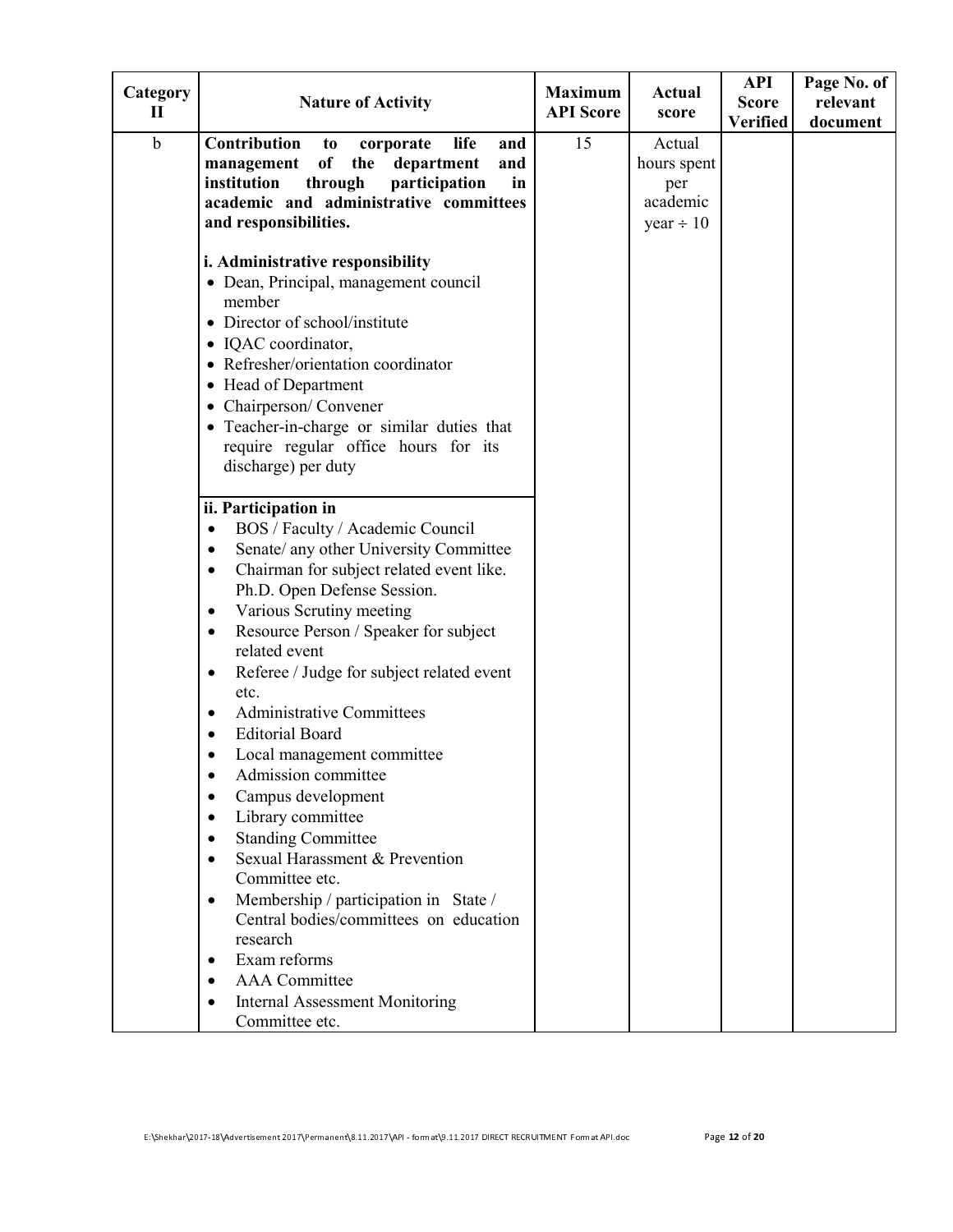| Category<br>П | <b>Nature of Activity</b>                                                                                                                                                                                                                                                                                     | <b>Maximum</b><br><b>API</b> Score | Actual<br>score                                            | API<br>Score<br>Verified | Page No.<br>of<br>relevant<br>document |
|---------------|---------------------------------------------------------------------------------------------------------------------------------------------------------------------------------------------------------------------------------------------------------------------------------------------------------------|------------------------------------|------------------------------------------------------------|--------------------------|----------------------------------------|
| $\mathbf{c}$  | <b>Professional Development activities:</b><br>• Participation in seminars, conferences,<br>• Short term training courses,<br>• Industrial experience,<br>$\bullet$ Talks,<br>• Lectures in refresher / faculty development<br>courses.<br>• Dissemination and general articles and any<br>other contribution | 15                                 | Actual<br>hours spent<br>per<br>academic<br>year $\div 10$ |                          |                                        |
|               | <b>Total of Category II Max score</b>                                                                                                                                                                                                                                                                         | 45                                 |                                                            |                          |                                        |
|               | Minimum API score required for Category II<br>(for Assessment period)                                                                                                                                                                                                                                         | $*50/50/50/50/$<br>100             |                                                            |                          |                                        |

\*Stage 1 to  $2 = 50$ , Stage 2 to  $3 = 50$ , Stage 3 to  $4 = 50$ , Stage 4 to  $5 = 50$ , Stage 5 to  $6 = 100$ 

# \* Teachers may score the balance of points from either Category II or Category III to achieve the minimum score required under Category  $II + III$ .

VERIFIABLE CRITERIA:1) Academic Dairy, 2) Bio Metric Generated Slips. 3) Attendance sheets,

4) Certification by HOD / Principal, 5) Supporting Documents

# INDEX

## CATEGORY: III

| <b>Category III</b>                     | <b>Nature of Activity</b>                                                                     | <b>API</b> Score<br><b>By Candidate</b> | <b>API</b> Score<br><b>Verified By</b><br>Committee | Page No. of<br>Relevant<br><b>Documents</b> |
|-----------------------------------------|-----------------------------------------------------------------------------------------------|-----------------------------------------|-----------------------------------------------------|---------------------------------------------|
| <b>Total A</b>                          | <b>Published Papers</b>                                                                       |                                         |                                                     |                                             |
| <b>Total B</b><br>$(i + ii + iii + iv)$ | <b>Publications other than Journal</b><br><b>Articles</b>                                     |                                         |                                                     |                                             |
| <b>Total C</b><br>$(i + ii + iii)$      | <b>Research Projects</b>                                                                      |                                         |                                                     |                                             |
| <b>Total D</b>                          | <b>Research Guidance</b>                                                                      |                                         |                                                     |                                             |
| <b>Total E</b><br>$(i + ii + iii)$      | <b>Fellowship, Awards and Invited</b><br>Lectures delivered in Conference /<br><b>Seminar</b> |                                         |                                                     |                                             |
| <b>Total F</b>                          | Development of e-learning delivery<br>process / material                                      |                                         |                                                     |                                             |
| <b>Grand Total</b>                      |                                                                                               |                                         |                                                     |                                             |

# RESEARCH AND ACADEMIC CONTRIBUTIONS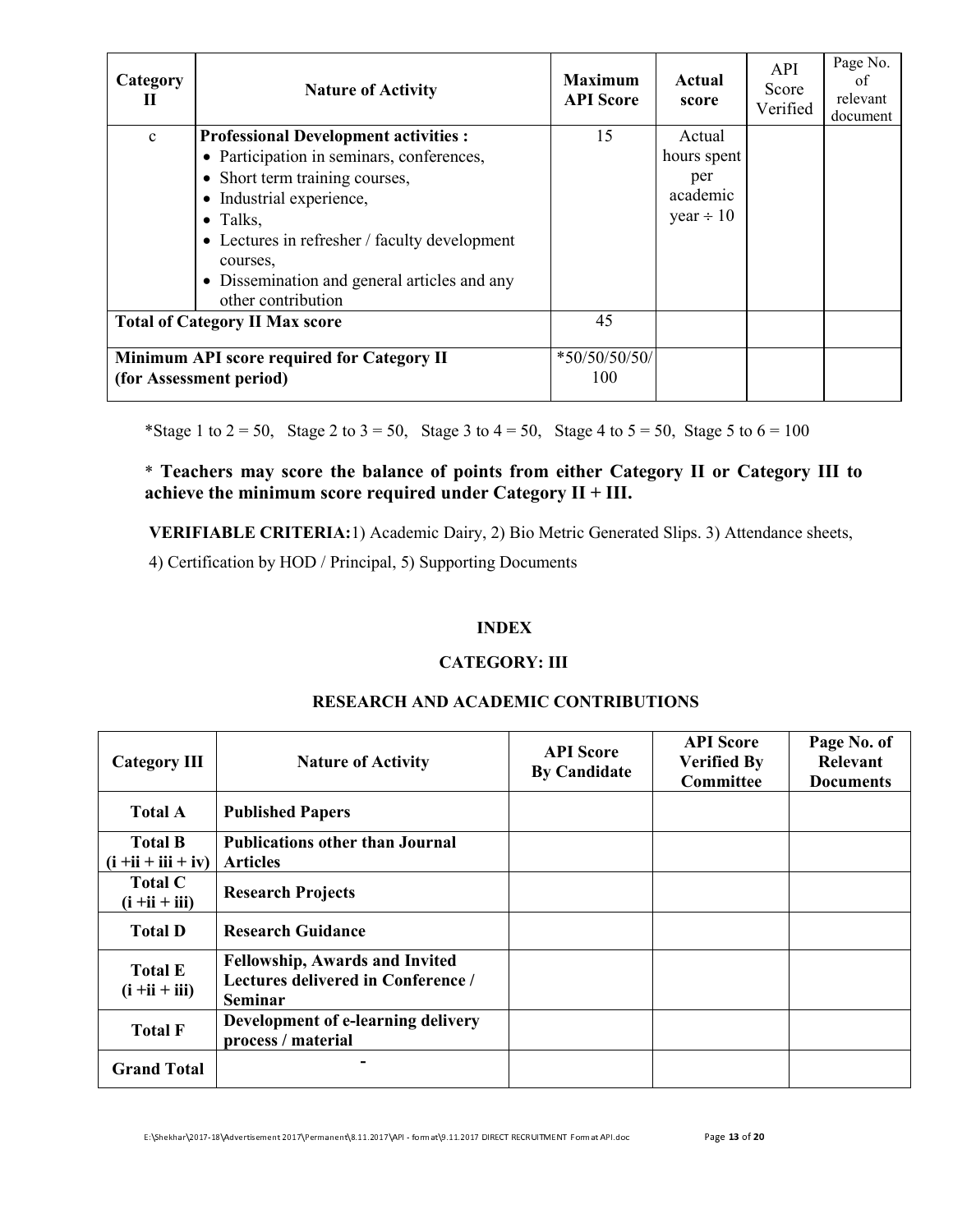## CATEGORY: III

#### RESEARCH AND ACADEMIC CONTRIBUTIONS

Based on the teacher's self-assessment, API scores are proposed for research and academic contributions. The minimum API scores required for teachers from this category are different for different levels of promotion in universities and colleges. The self-assessment score shall be based on verifiable records and shall be finalized by the screening cum evaluation committee for the promotion of Assistant Professor to higher grades and Selection Committee for the promotion of Assistant Professor to Associate Professor and Associate Professor to Professor and for direct recruitment of Associate Professor and Professor.

#### III A) (i) Published Papers in Refereed Journals as notified by the UGC\* (25 points per publication)

| Sr.<br>No. | <b>Title</b><br>with<br>page<br>Nos. | Journal         | ISSN/<br><b>ISBN</b><br>No. | Impact<br>Factor,<br>if any | No. of co-<br>authors | Whether<br>principal<br>author/<br>corresponding<br>author / Guide | <b>Self</b><br>appraisal<br>score | API<br>score<br><b>Verified</b> | Page No. of<br>relevant<br>documents |
|------------|--------------------------------------|-----------------|-----------------------------|-----------------------------|-----------------------|--------------------------------------------------------------------|-----------------------------------|---------------------------------|--------------------------------------|
|            |                                      |                 |                             |                             |                       |                                                                    |                                   |                                 |                                      |
|            |                                      |                 |                             |                             |                       |                                                                    |                                   |                                 |                                      |
|            |                                      | Sub Total A (i) |                             |                             |                       |                                                                    |                                   |                                 |                                      |

## Published Papers in Other Reputed Journals as notified by the UGC\* (10 points per publication)

| Sr.<br>No. | <b>Title</b><br>with<br>page<br>Nos. | Journal         | ISSN/<br><b>ISBN</b><br>No. | Impact<br>Factor,<br>if any | $No. of co-$<br>authors | Whether<br>principal<br>author/<br>corresponding<br>author / Guide | <b>Self</b><br>appraisal<br>score | API<br>score<br><b>Verified</b> | Page No. of<br>relevant<br>documents |
|------------|--------------------------------------|-----------------|-----------------------------|-----------------------------|-------------------------|--------------------------------------------------------------------|-----------------------------------|---------------------------------|--------------------------------------|
|            |                                      |                 |                             |                             |                         |                                                                    |                                   |                                 |                                      |
|            |                                      |                 |                             |                             |                         |                                                                    |                                   |                                 |                                      |
|            |                                      | Sub Total A (i) |                             |                             |                         |                                                                    |                                   |                                 |                                      |

III B) Publications other than journal articles (books, chapters in books)

(i) Text/Reference, Books published by International Publishers, with ISBN/ISSN number as approved by the University and posted on its website. The List will be intimated to UGC. (30 Points per Book for Single Author)

| Sr.<br>No. | <b>Title</b><br>with<br>page<br>nos. | <b>Type of Book</b><br><b>&amp;Authorship</b> | Publisher<br>& ISSN/<br><b>ISBN No.</b> | Whether<br>peer<br>reviewed | No. of<br>$co-$<br>authors | Whether<br>principal<br>author<br>/corresponding<br>author /Guide | <b>Self</b><br><b>Appraisal</b><br>score | <b>API</b><br>score<br><b>Verified</b> | Page No.<br>of relevant<br>documents |
|------------|--------------------------------------|-----------------------------------------------|-----------------------------------------|-----------------------------|----------------------------|-------------------------------------------------------------------|------------------------------------------|----------------------------------------|--------------------------------------|
|            |                                      |                                               |                                         |                             |                            |                                                                   |                                          |                                        |                                      |
|            |                                      |                                               |                                         |                             |                            |                                                                   |                                          |                                        |                                      |
|            |                                      |                                               |                                         |                             |                            |                                                                   |                                          |                                        |                                      |

E:\Shekhar\2017-18\Advertisement 2017\Permanent\8.11.2017\API - format\9.11.2017 DIRECT RECRUITMENT Format API.doc Page 14 of 20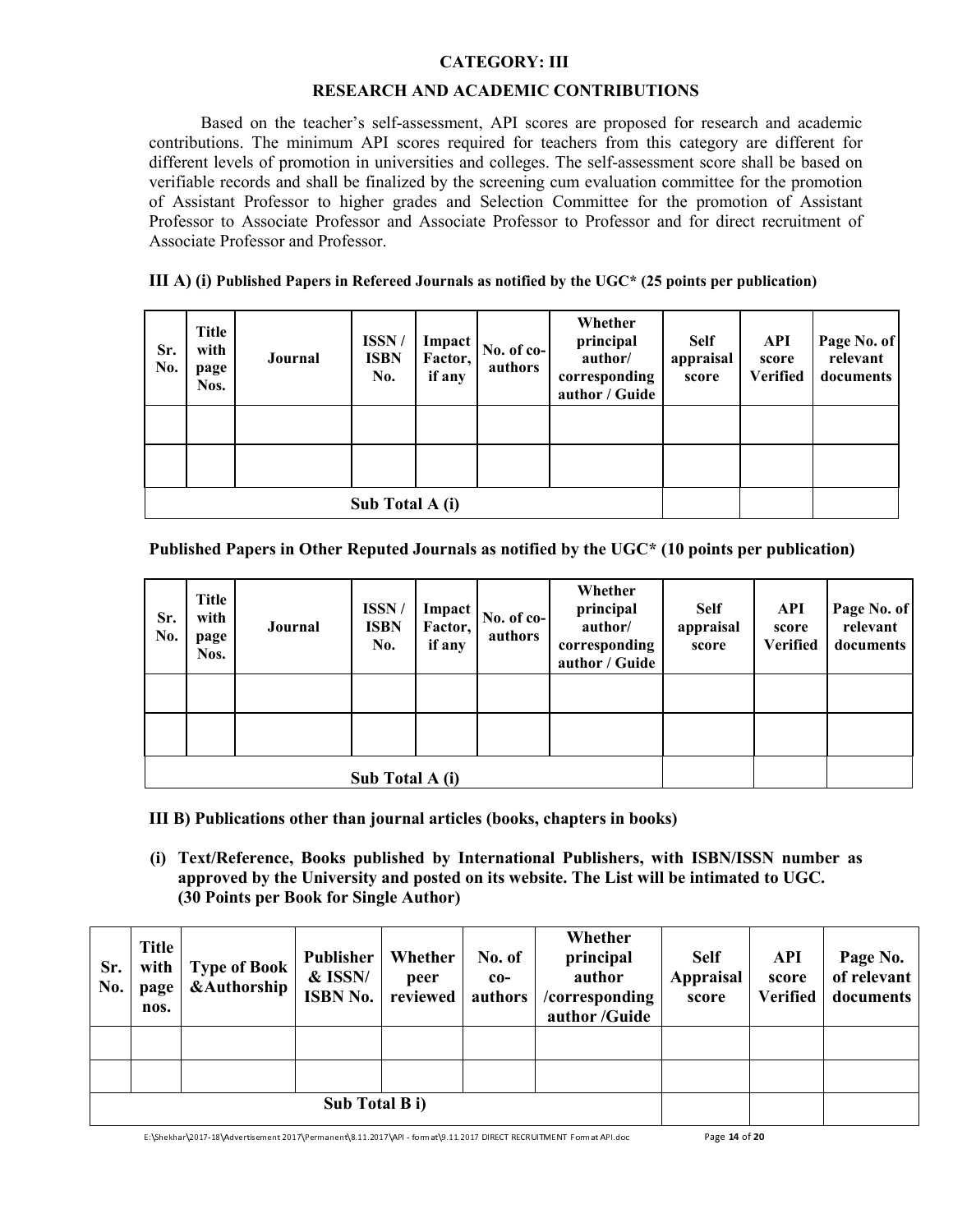(ii) Subject Books, published by National level publishers, with ISBN/ISSN number or State / Central Govt. Publications as approved by the University and posted on its website. The List will be intimated to UGC. (20 Points per Book for Single Author)

| Sr.<br>No. | Title<br>with<br>page<br>nos. | Type of Book<br>&Authorship | Publisher<br>$&$ ISSN/<br>ISBN No. | Whether<br>peer<br>reviewed | No. of<br>$co-$<br>authors | Whether<br>principal author<br>/corresponding<br>author/Guide | Self<br>Appraisal<br>score | API<br>score<br>Verified | Page No.<br>of relevant<br>documents |
|------------|-------------------------------|-----------------------------|------------------------------------|-----------------------------|----------------------------|---------------------------------------------------------------|----------------------------|--------------------------|--------------------------------------|
|            |                               |                             |                                    |                             |                            |                                                               |                            |                          |                                      |
|            |                               |                             |                                    |                             |                            |                                                               |                            |                          |                                      |
|            |                               |                             |                                    |                             |                            |                                                               |                            |                          |                                      |

(iii) Subject Books, published by other local publishers, with ISBN/ISSN number as approved by the University and posted on its website. The List will be intimated to UGC. (15 Points per Book for Single Author)

| Sr.<br>No. | <b>Title</b><br>with<br>page<br>nos. | <b>Type of Book</b><br><b>&amp;Authorship</b> | <b>Publisher</b><br>& ISSN/<br><b>ISBN No.</b> | Whether<br>peer<br>reviewed | No. of<br>$co-$<br>authors | Whether<br>principal<br>author<br>/corresponding<br>author /Guide | <b>Self</b><br><b>Appraisal</b><br>score | API<br>score<br>Verified | Page No.<br>of relevant<br>documents |
|------------|--------------------------------------|-----------------------------------------------|------------------------------------------------|-----------------------------|----------------------------|-------------------------------------------------------------------|------------------------------------------|--------------------------|--------------------------------------|
|            |                                      |                                               |                                                |                             |                            |                                                                   |                                          |                          |                                      |
|            |                                      |                                               |                                                |                             |                            |                                                                   |                                          |                          |                                      |
|            |                                      |                                               |                                                |                             |                            |                                                                   |                                          |                          |                                      |

(iv) Chapters in Books, published by National and International level publishers, with ISBN/ISSN number as approved by the University and posted on its website. The List will be intimated to UGC. (International -10 points per Chapter National – 5 Points per Chapter)

| Sr.<br>No. | <b>Title</b><br>with  <br>page<br>nos. | <b>Type of Book</b><br><b>&amp;Authorship</b> | Publisher<br>& ISSN/<br><b>ISBN No.</b> | Whether<br>peer<br>reviewed | No. of<br>$co-$<br>authors | Whether<br>principal<br>author<br>/corresponding<br>author /Guide | <b>Self</b><br><b>Appraisal</b><br>score | <b>API</b><br>score<br><b>Verified</b> | Page No.<br>of relevant<br>documents |
|------------|----------------------------------------|-----------------------------------------------|-----------------------------------------|-----------------------------|----------------------------|-------------------------------------------------------------------|------------------------------------------|----------------------------------------|--------------------------------------|
|            |                                        |                                               |                                         |                             |                            |                                                                   |                                          |                                        |                                      |
|            |                                        |                                               |                                         |                             |                            |                                                                   |                                          |                                        |                                      |
|            |                                        |                                               |                                         |                             |                            |                                                                   |                                          |                                        |                                      |

Total  $B$  (i+ii+iii+iv)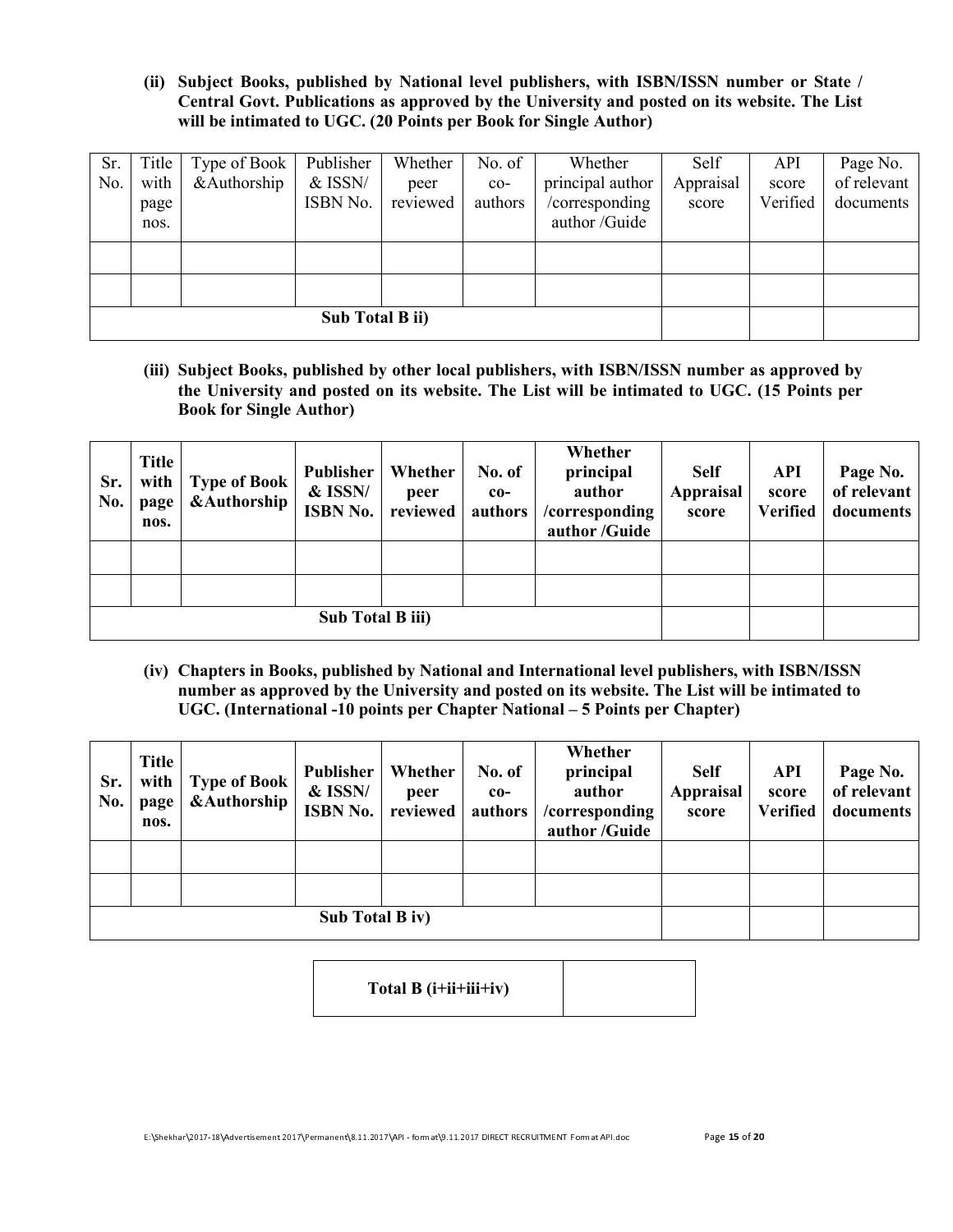\* Wherever relevant to any specific discipline, the API score for paper in refereed journal would be augmented as follows: (i) paper with impact factor less than 1 - by 5 points; (ii) papers with impact factor between 1 and 2 by 10 points; (iii) papers with impact factor between 2 and 5 by 15 points; (iv) papers with impact factor between 5 and 10 by 20 points: (v) papers with impact factor above 10 by 25 points. The API for joint publications shall be calculated in the following manner: Of the total score for the relevant category of publication by the concerned teacher, the First and Principal / corresponding author /supervisor / mentor would share equally 70% of the total points and the remaining 30% would be shared equally by all other authors.

# III C) Research Projects:

# III C (i) Sponsored Projects

- A) Major projects: grants above Rs.30 lakhs for Engineering / sciences &above Rs.5 lakhs for others, 20 points per project,
- B) Major project: grants above Rs. 5 lakhs up to Rs. 30 lakhs for Engineering / science and Rs.3 lakhs minimum to Rs. 5 lakhs for others, 15 points per project,
- C) Minor project: grants above Rs.1 lakhs up to Rs. 5 lakhs for Engineering / sciences & above Rs.1 lakhs up to Rs. 3 lakhas for others, 10 points per project,
- D) Credit should be given to PI and Co-PI as per UGC provision.

| Type<br>$\overline{of}$ | Title | Agency | Year of<br>completion | Whether<br>Co-PI | Grant<br>(Rs. Lakh) | Self<br>appraisal | <b>API</b><br>score | Page No.<br>of relevant |
|-------------------------|-------|--------|-----------------------|------------------|---------------------|-------------------|---------------------|-------------------------|
| project                 |       |        |                       |                  |                     | Score             | Verified            | documents               |
|                         |       |        |                       |                  |                     |                   |                     |                         |
|                         |       |        |                       |                  |                     |                   |                     |                         |
|                         |       |        |                       |                  |                     |                   |                     |                         |
|                         |       |        |                       |                  |                     |                   |                     |                         |
| Sub Total C (i)         |       |        |                       |                  |                     |                   |                     |                         |

III C (ii) Consultancy Projects (Amount mobilized with minimum Rs.10 lakhs for Engineering / sciences & minimum of Rs.2 lakhs for others, 10 points for every Rs 10 lakhs & Rs. 2 lakhs. respectively). Credit should be given to all Consultants as per UGC provision.

| Sr. | Title | Agency           | Year of    | Whether | Amount     | Self      | API      | Page No.    |
|-----|-------|------------------|------------|---------|------------|-----------|----------|-------------|
| No. |       |                  | completion | $Co-PI$ | Mobilized  | appraisal | score    | of relevant |
|     |       |                  |            |         | (Rs. Lakh) | Score     | Verified | documents   |
|     |       |                  |            |         |            |           |          |             |
|     |       |                  |            |         |            |           |          |             |
|     |       |                  |            |         |            |           |          |             |
|     |       |                  |            |         |            |           |          |             |
|     |       | Sub Total C (ii) |            |         |            |           |          |             |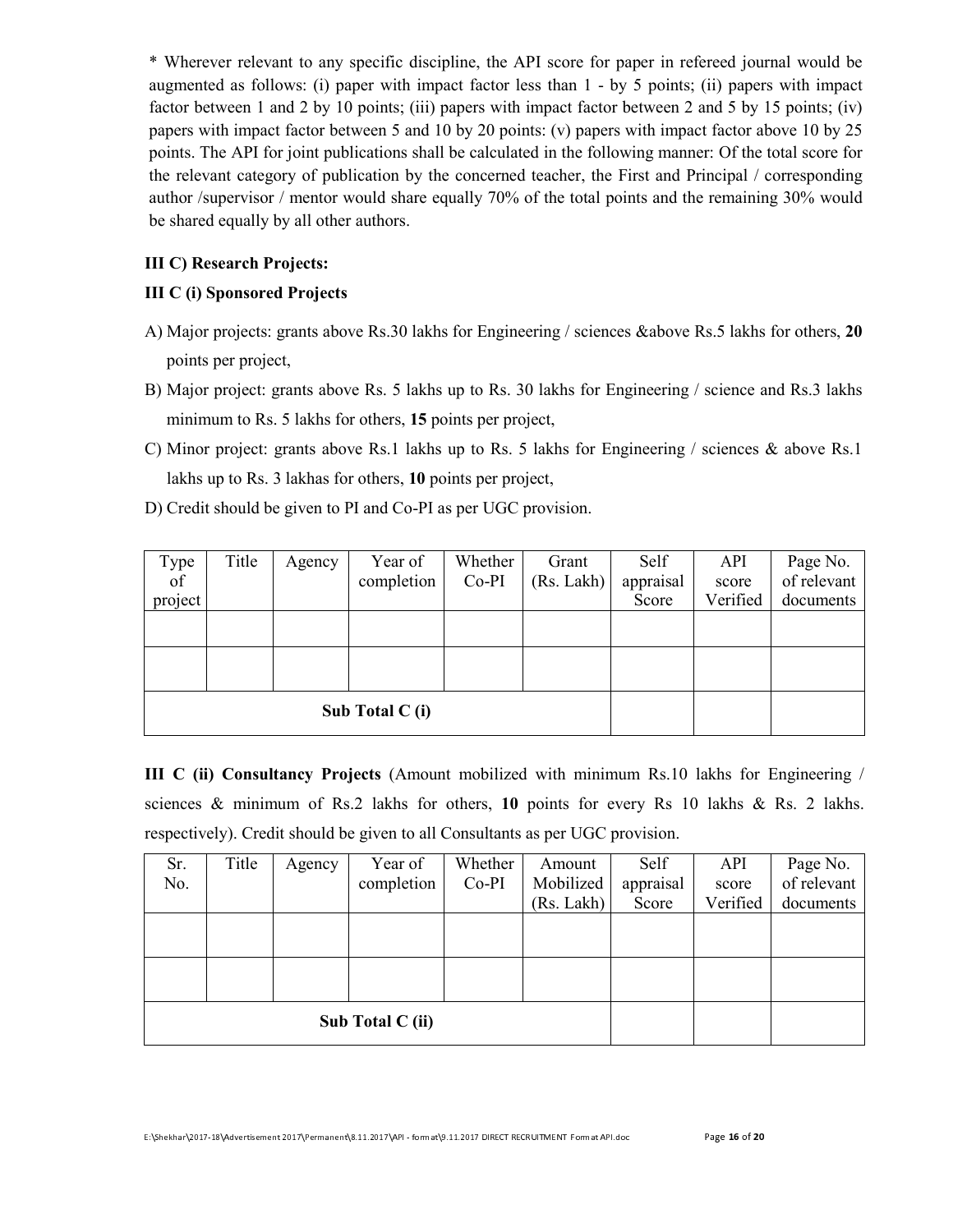# III C (iii) Projects Outcome / Output:

# Patent / Technology transfer / Product process

Major Policy document prepared for international bodies like WHO/UNO/UNESCO/UNICEF etc. Central / State Govt./ Local Bodies (30 for each International / 20 for each national level output or patent. Major policy document of International bodies - 30 Central Government - 20, State Govt.-10 Local bodies - 5)

Credit should be given to Product Development, IPR, Royalty, Lab to Land Activity, Trademark Development as per UGC provision.

| Sr.<br>No. | Name of<br>the<br>Project | <b>Funding</b><br>Agency | Whether<br>$Co-PI$ | Amount<br><b>Mobilized (Rs.)</b> | <b>Self</b><br>appraisal<br>score | <b>API</b> score<br><b>Verified</b> | Page No. of<br>relevant<br>documents |
|------------|---------------------------|--------------------------|--------------------|----------------------------------|-----------------------------------|-------------------------------------|--------------------------------------|
|            |                           |                          |                    |                                  |                                   |                                     |                                      |
|            |                           |                          |                    |                                  |                                   |                                     |                                      |
|            | Sub Total C (iii)         |                          |                    |                                  |                                   |                                     |                                      |

Total  $C$  ( $i$ +i $i$ +iii)

III D Research Guidance (In the case of joint supervision points are to be equally shared)

(For M. Phil. degree awarded 5 points per candidate, Ph.D. degree awarded 15 points per candidate. Ph.D. thesis submitted 10 points per candidate)

| Sr. No.    | <b>Number</b><br><b>Enrolled</b> | <b>Thesis</b><br><b>Submitted</b> | <b>Degree</b><br><b>Awarded</b> | <b>API</b> Score<br>Claimed by the<br>candidate | <b>API</b> Score<br><b>Verified</b> | Page No. of<br>relevant<br>documents |
|------------|----------------------------------|-----------------------------------|---------------------------------|-------------------------------------------------|-------------------------------------|--------------------------------------|
| M. Phil or |                                  |                                   |                                 |                                                 |                                     |                                      |
| equivalent |                                  |                                   |                                 |                                                 |                                     |                                      |
| Ph. D. or  |                                  |                                   |                                 |                                                 |                                     |                                      |
| equivalent |                                  |                                   |                                 |                                                 |                                     |                                      |
|            |                                  | <b>Sub Total D</b>                |                                 |                                                 |                                     |                                      |

# III E Fellowships, Awards and Invited lectures delivered in conferences / seminars

# III E (i) Fellowships / Awards

- A. International Award / Fellowship from academic bodies/associations -15 per Award / 15 per Fellowship.
- B. National Award/Fellowship from academic bodies/associations -10 per Award / 10 per Fellowship.
- C. State/University level Award from academic bodies/associations -5 per Award

| Sr.<br>No. | Fellowship<br>/ Award | Year            | Level<br>International /<br><b>National / State</b><br>/ University | Awardee<br>Academic<br>Body/<br><b>Association</b> | <b>API</b> Score<br><b>Claimed by</b><br>the candidate | API<br><b>Score</b><br><b>Verified</b> | Page No. of<br>relevant<br>documents |
|------------|-----------------------|-----------------|---------------------------------------------------------------------|----------------------------------------------------|--------------------------------------------------------|----------------------------------------|--------------------------------------|
|            |                       |                 |                                                                     |                                                    |                                                        |                                        |                                      |
|            |                       |                 |                                                                     |                                                    |                                                        |                                        |                                      |
|            |                       | Sub Total E (i) |                                                                     |                                                    |                                                        |                                        |                                      |

E:\Shekhar\2017-18\Advertisement 2017\Permanent\8.11.2017\API - format\9.11.2017 DIRECT RECRUITMENT Format API.doc Page 17 of 20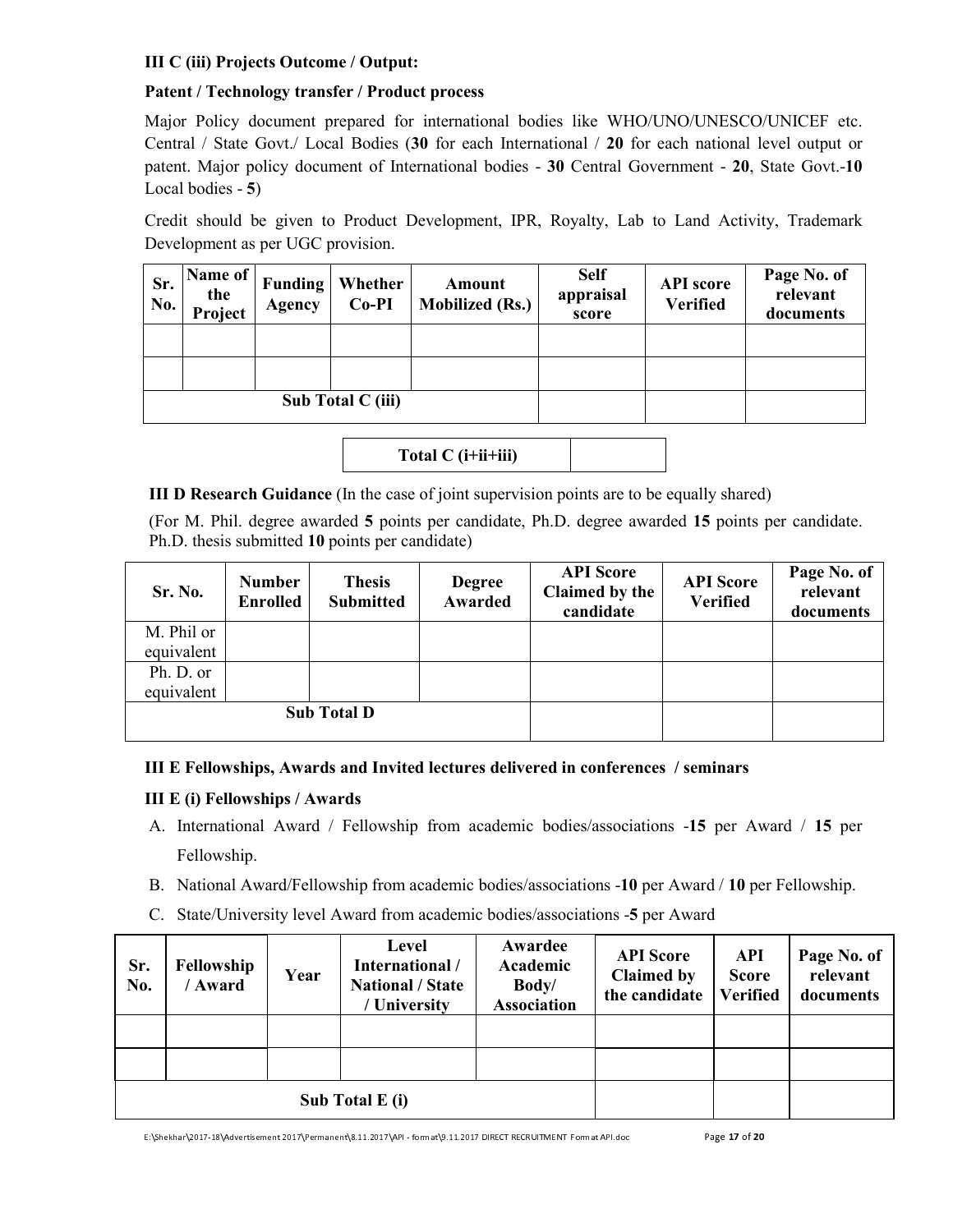III E (ii) Invited lectures / papers International level 7 per lecture, National level 5 per lecture, State / University level 3 per lecture

Invited lectures: (The score under this sub-category shall be restricted to 20% of the minimum fixed for Category III for any assessment period.)

| Sr.<br>No. | <b>Title of</b><br>Lecture /<br>Academic<br><b>Session</b> | <b>Title of</b><br>Conference<br><b>Seminar</b><br>etc | Organized<br>by | Whether<br>internation<br>al/National | <b>API</b> score<br>claimed | <b>API</b><br><b>Score</b><br><b>Verified</b> | Page No.<br>of relevant<br>documents |
|------------|------------------------------------------------------------|--------------------------------------------------------|-----------------|---------------------------------------|-----------------------------|-----------------------------------------------|--------------------------------------|
|            |                                                            |                                                        |                 |                                       |                             |                                               |                                      |
|            |                                                            |                                                        |                 |                                       |                             |                                               |                                      |
|            |                                                            | Sub Total E (ii)                                       |                 |                                       |                             |                                               |                                      |

(iii) Papers International level 5 per paper, National level 3 per paper, State / University level 2 per paper.

Papers presented: (The score under this sub-category shall be restricted to 20% of the minimum fixed for Category III for any assessment period.)

| Sr. | <b>Title of</b> | <b>Title of</b>   | Organized | Whether     | <b>API</b> score | API             | Page No.    |
|-----|-----------------|-------------------|-----------|-------------|------------------|-----------------|-------------|
| No. | Lecture /       | Conference        | by        | internation | claimed          | <b>Score</b>    | of relevant |
|     | Academic        | Seminar           |           | al/National |                  | <b>Verified</b> | documents   |
|     | <b>Session</b>  | etc               |           | / State or  |                  |                 |             |
|     |                 |                   |           | University  |                  |                 |             |
|     |                 |                   |           | level       |                  |                 |             |
|     |                 |                   |           |             |                  |                 |             |
|     |                 |                   |           |             |                  |                 |             |
|     |                 |                   |           |             |                  |                 |             |
|     |                 | Sub Total E (iii) |           |             |                  |                 |             |

Total  $E(i + ii + iii)$ 

III (F) Development of e-learning delivery process/material 10 per module

| Sr.<br>No. | Title of e-Learning<br>Module | Number of<br><b>Modules</b> | <b>API</b> score<br>claimed | <b>API Score Verified</b> | Page No. of<br>relevant<br>documents |
|------------|-------------------------------|-----------------------------|-----------------------------|---------------------------|--------------------------------------|
|            |                               |                             |                             |                           |                                      |
|            |                               |                             |                             |                           |                                      |
|            |                               | <b>Sub Total F</b>          |                             |                           |                                      |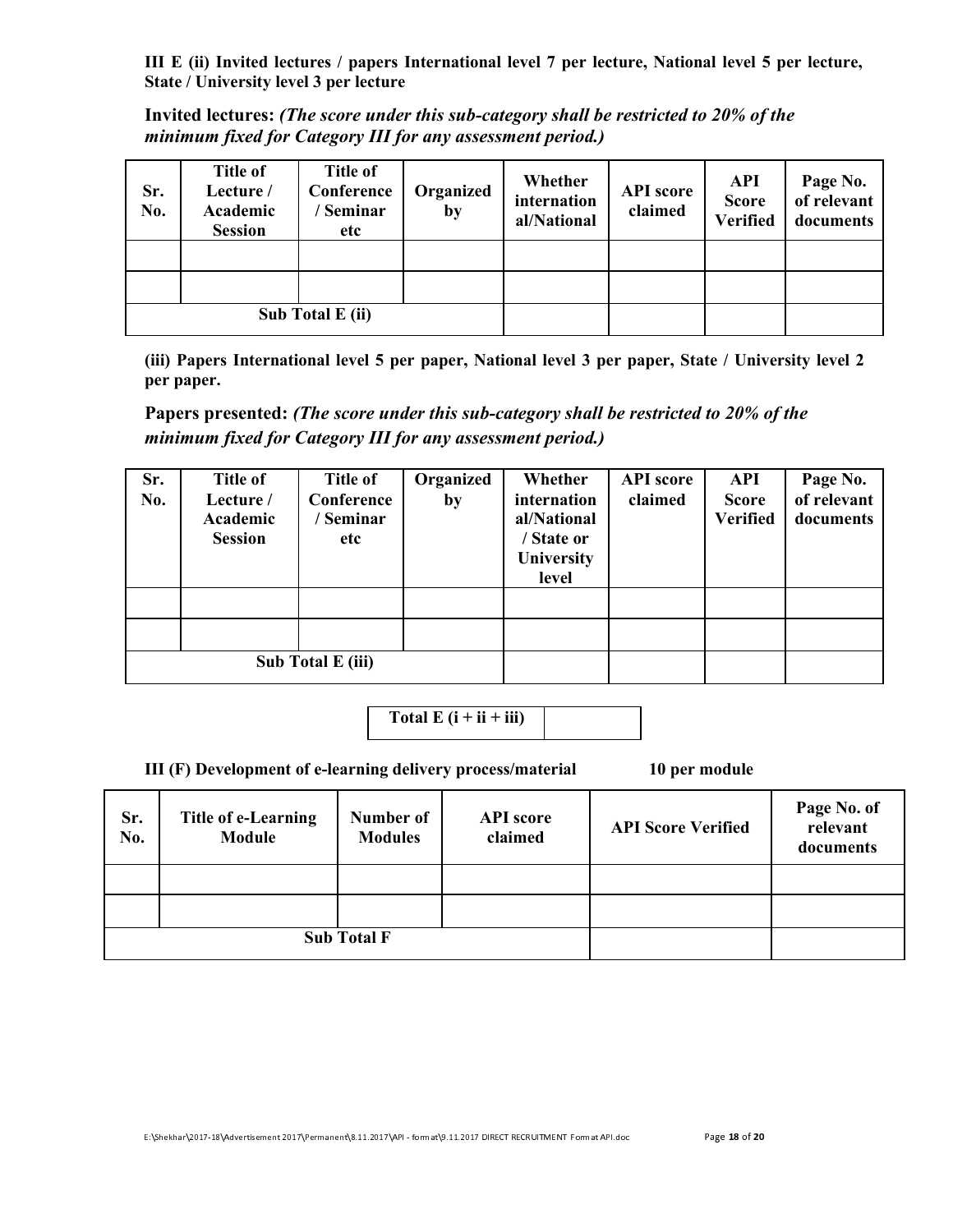#### SUMMARY OF CATEGORY III

| <b>Details</b>     | <b>By Candidate</b> | <b>By Committee</b> | <b>Remark</b> |
|--------------------|---------------------|---------------------|---------------|
| <b>Total A</b>     |                     |                     |               |
| <b>Total B</b>     |                     |                     |               |
| <b>Total C</b>     |                     |                     |               |
| <b>Total D</b>     |                     |                     |               |
| <b>Total E</b>     |                     |                     |               |
| <b>Total F</b>     |                     |                     |               |
| <b>Grand Total</b> |                     |                     |               |

#### List of Enclosures:

(Please attach, copies of certificates, and / or letters sanction orders, papers etc. wherever. Necessary)

|   | o  |
|---|----|
| 2 | −  |
| 3 | 8  |
| 4 | Q  |
| 5 | 10 |

## UNDERTAKING

I undertake that the information provided is correct as per records submitted by me to College / Institute / university and / or documents enclosed along with the duly filled PBAS pro-forma.

My PBAS based APIs score carries

Date: Signature of the faculty with Designation

Place:

Place:

Date: Signature Signature Head of the Department

Place:

Date: Principal / Director/ Vice- Chancellor

N. B.: The individual PBAS pro-forma duly filled along with all enclosures, submitted for CAS promotions will be duly verified by the college/Institute/university as necessary and placed before the Screening cum Evaluation Committee or Selection Committee for assessment / verification.